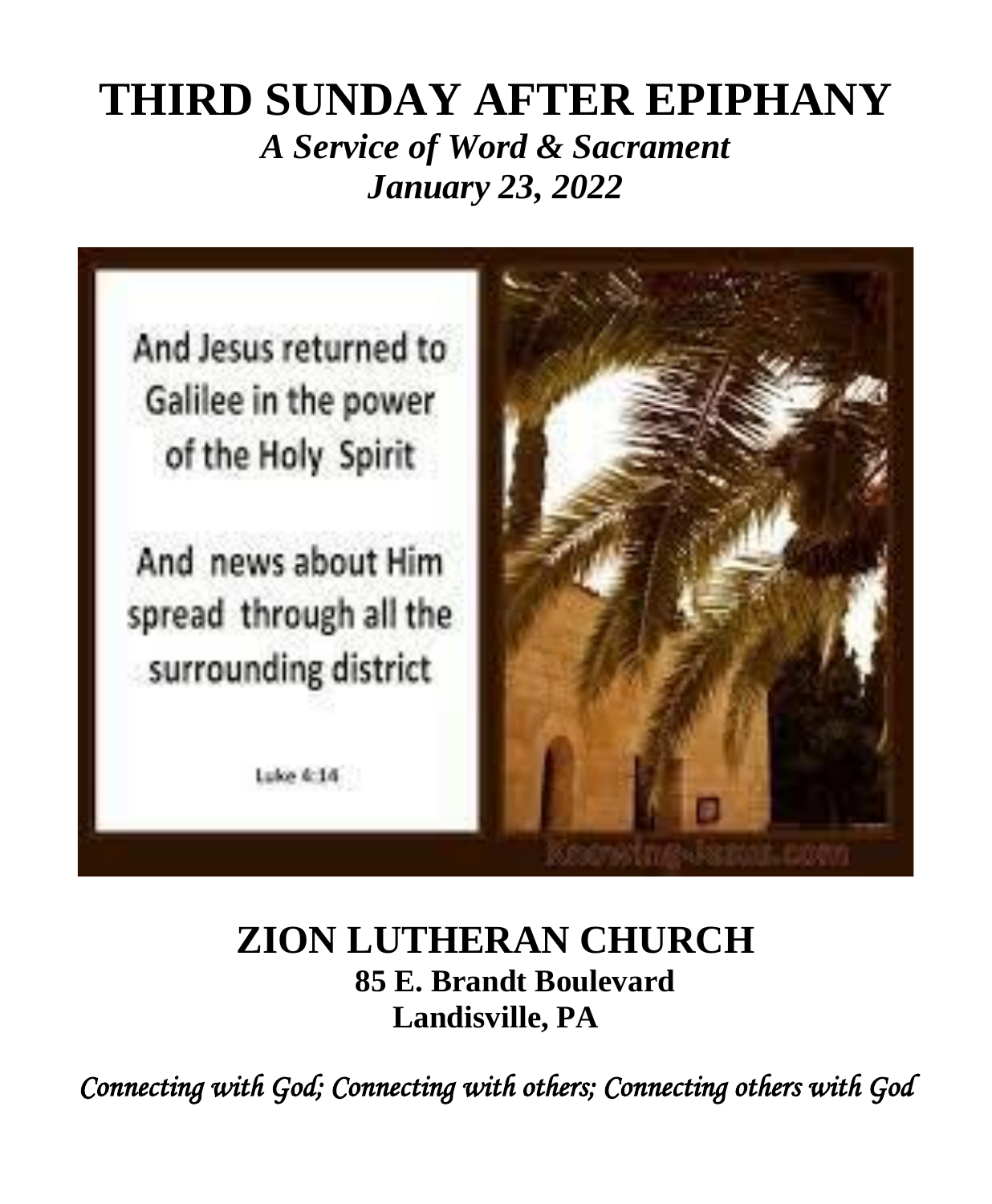# **GENERAL INFORMATION**

**WELCOME TO ZION!** We are glad you have chosen to worship with us in-person or online this morning! For in-person worshippers, all words and parts of the service will be projected on the screen in the front of the sanctuary. If you prefer a printed bulletin, they are available on the table in the Narthex by the entrance to the Sanctuary. The service contains the four parts of the Lutheran liturgy (The Gathering, The Word, The Meal, and The Sending). If you have any questions concerning our service, please do not hesitate to talk with Pastor Sell.

# **WORSHIP OPPORTUNITIES AT ZION**

**IN-PERSON:** All are invited to join us for worship at 9:00 a.m. each Sunday morning.

**ONLINE:** Worship services are live-streamed on the church YouTube channel: *[http://bit.ly/Zion\\_Live](http://bit.ly/Zion_Live).* If you are unable or prefer not to watch during the live-stream, the recording is available to view any time after the service concludes.

# **FOR THOSE WORSHIPPING IN-PERSON**

- ❖ Mask wearing is recommended for all who attend or participate in any indoor gathering, including worship, at the church. This recommendation is for those who are vaccinated as well as for those who are not. If you are not vaccinated, we are asking you to please wear a mask to keep your fellow congregants as safe as possible. Church should be a loving, caring environment, and we would like to keep it that way.
- ❖ Communion is distributed in continuous fashion or you may take one of the communion kits at the back of the Sanctuary if you prefer to commune at your seat.
- ❖ Restrooms are available by the front entrance of the church in the Narthex and in the hallway off the back door.
- ❖ Children are welcome to be active participants in the worship service. There are bags located at the back of the sanctuary with quiet worship activities and goodies to take home. Currently, nursery care is not available.
- ❖ Ushers are located near the front and back of the worship area to direct people to seating and to the offering plates.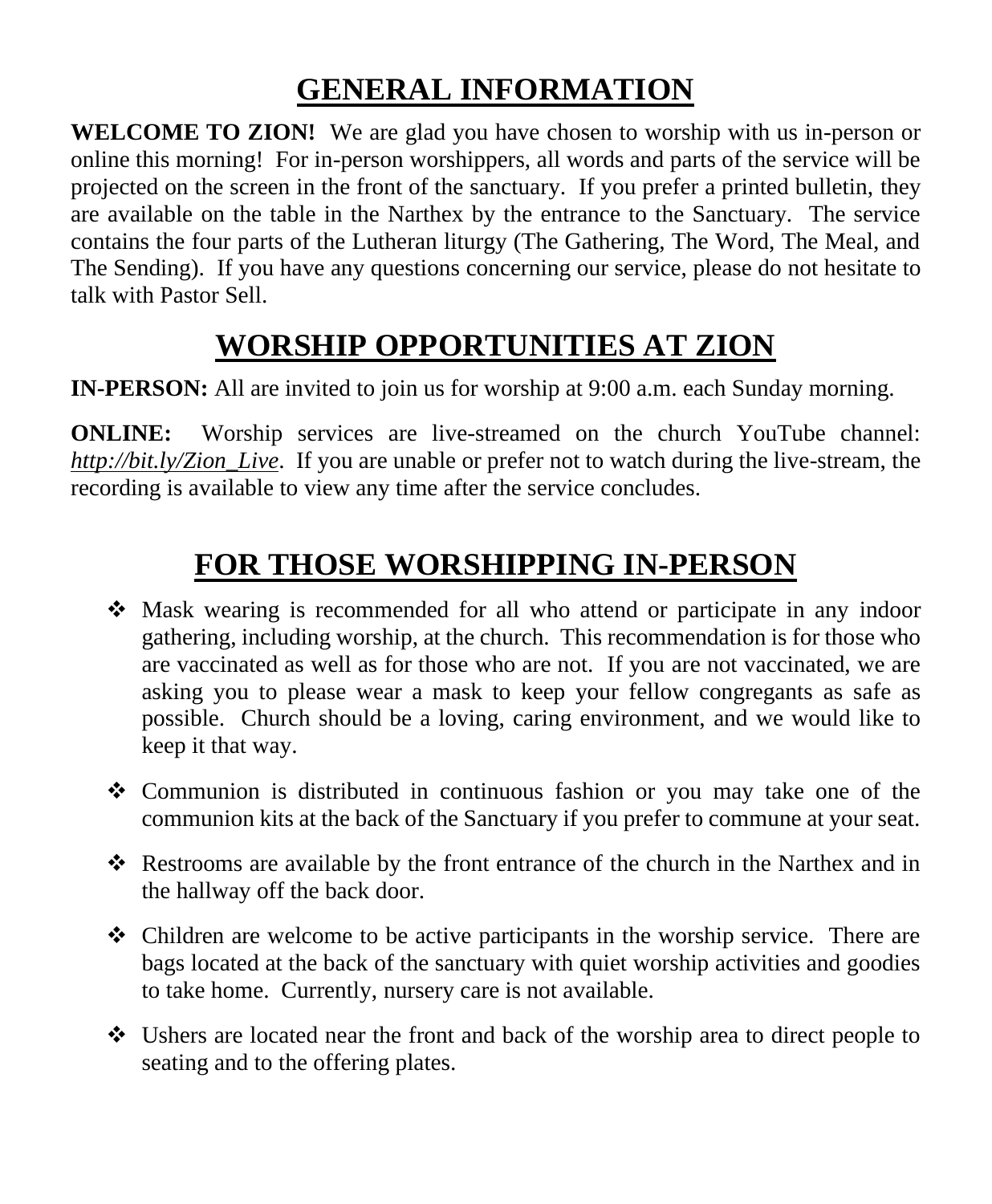# **Third Sunday after Epiphany**

*P: Pastor A: Assisting Minister R: Reader C: Congregation (bolded)*

**† THE GATHERING †**

#### **INTRODUCTION**

*God's glory is revealed in the reading of scripture. People stand at attention. People weep. People prostrate themselves in prayer. The unity of the church is another reflection of God's glory. Most gloriously, the promises of God are fulfilled in the person of Jesus Christ. Gather round. Listen up. Glimpse the glory of God.*

#### **WELCOME & ANNOUNCEMENTS**

**PRELUDE** *To God Be the Glory* Arr. by Mark Hayes

*Please stand if you are able.* 

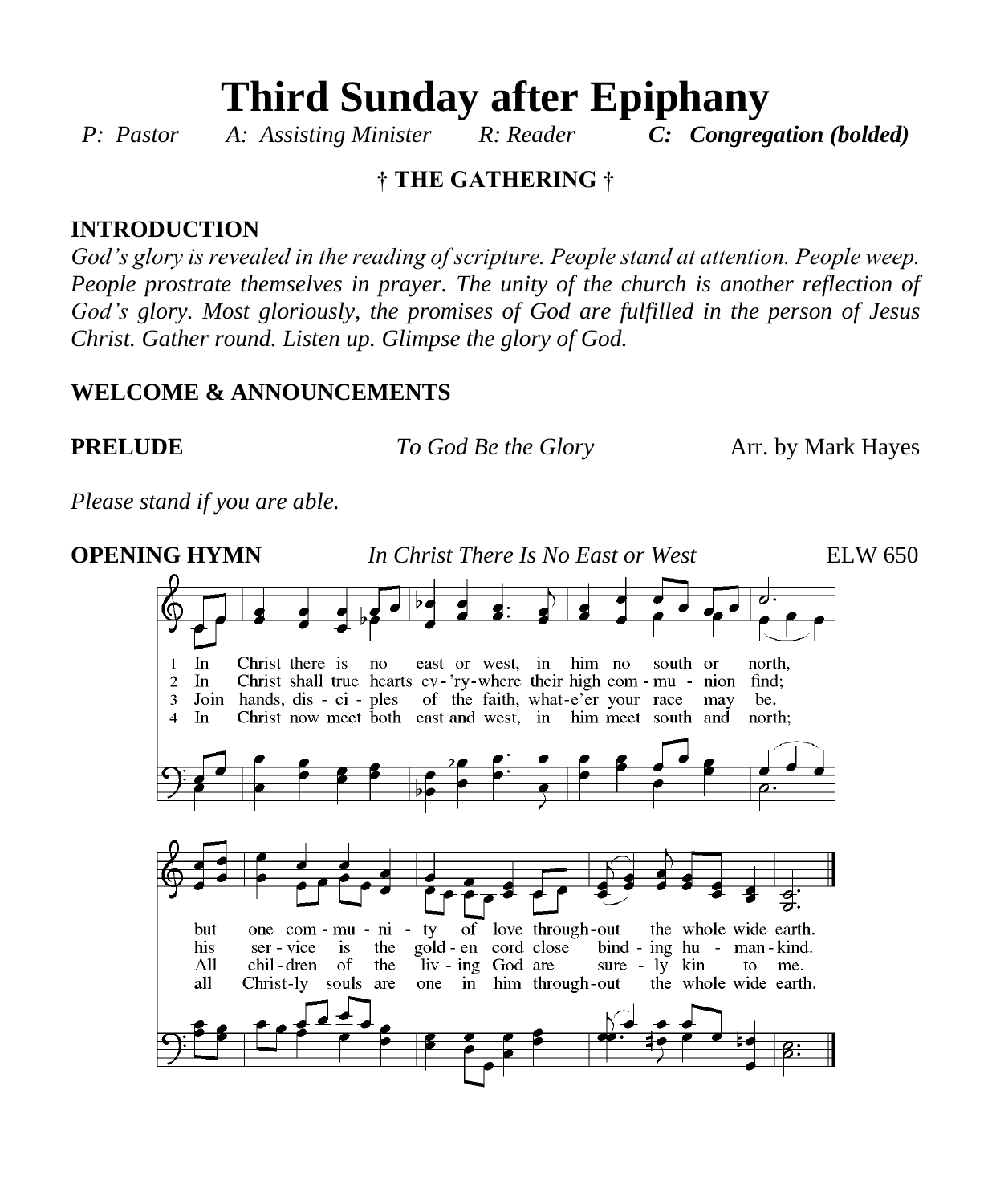#### **CONFESSION AND FORGIVENESS**

- P: Blessed be the holy Trinity,  $\pm$  one God, who creates us, redeems us, and calls us by name.
- **C: Amen.**
- P: Let us confess our sin in the presence of God and of one another.

*Silence is kept for reflection.*

P: Most merciful God,

**C: we confess that we have sinned against you and your beloved children. We have turned our faces away from your glory when it did not appear as we expected. We have rejected your word when it made us confront ourselves. We have failed to show hospitality to those you called us to welcome. Accept our repentance for the things we have done and the things we have left undone. For the sake of Jesus Christ, have mercy on us. Forgive us and lead us, that we may bathe in the glory of your Son born among us, and reflect your love for all creation. Amen.** 

- P: Rejoice in this good news: In  $\pm$  Christ Jesus, your sins are forgiven. You are descendants of the Most High, adopted into the household of Christ, and inheritors of eternal life. Live as freed and forgiven children of God.
- **C: Amen.**

# **GREETING**

- P: The grace of our Lord Jesus Christ, the love of God, and the communion of the Holy Spirit be with you all.
- **C: And also with you.**

# **SPOKEN KYRIE** *(From the very early church)*

- P: Let us pray for peace, which is Heaven's gift. May the Lord in his mercy give us peace. Lord in your mercy,
- **C: Hear our prayer.**

Let is pray for faith. May the Lord give us grace to keep our faith in him untainted to the end. Lord in your mercy,

# **Hear our prayer.**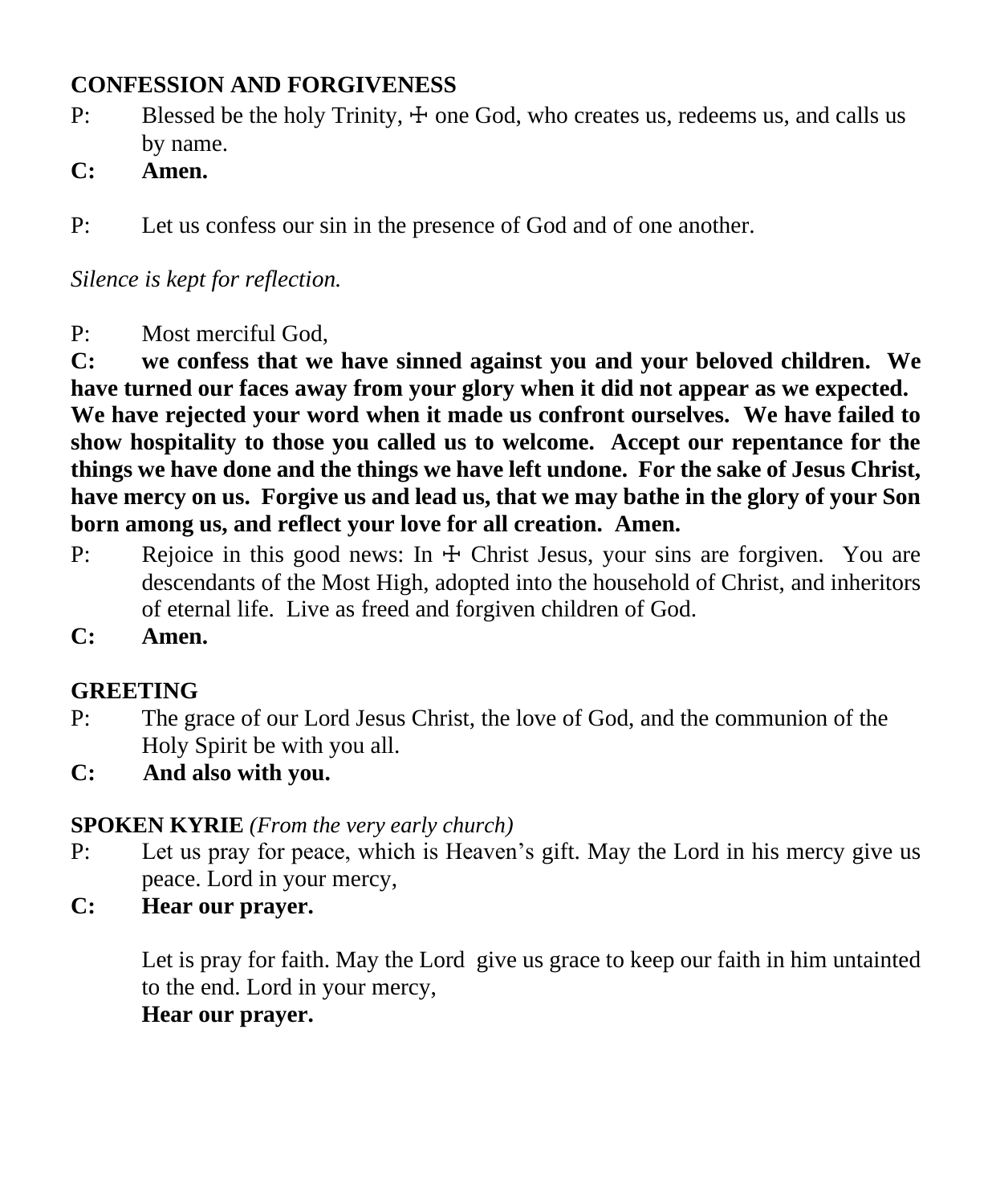Let us pray for unity of hearts and minds. May the Lord keep our hearts and minds as one. Lord in your mercy,

#### **Hear our prayer.**

Let us pray for patience. In all our afflictions may the Lord grant us patience to the end. Lord in your mercy,

#### **Hear our prayer.**

Let us pray for the whole world. May the Lord provide for all creatures and give to each what is best. Lord in your mercy, **Hear our prayer.**



#### **HYMN OF PRAISE**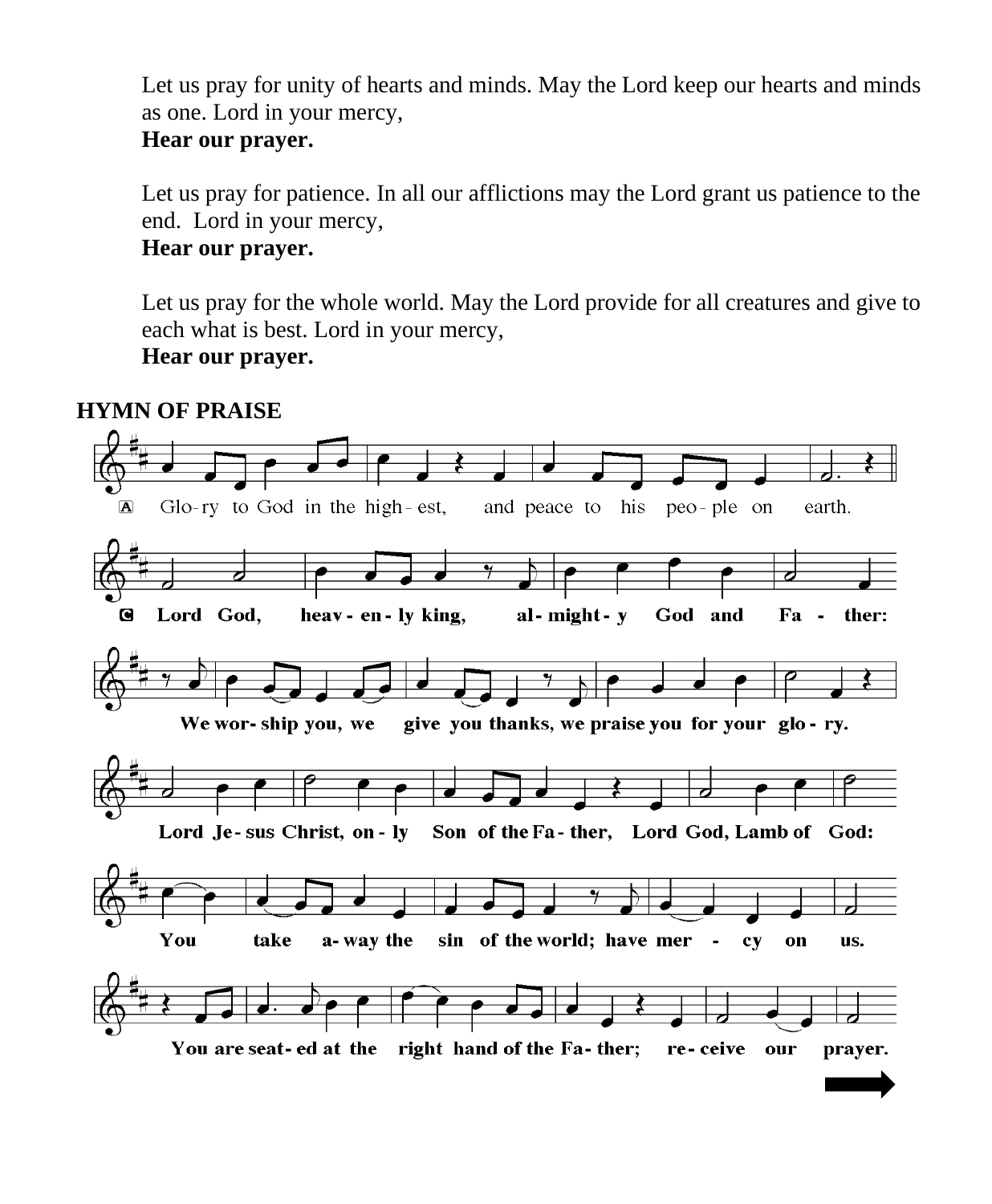

#### **PRAYER OF THE DAY**

P: Let us pray. Blessed Lord God, you have caused the holy scriptures to be written for the nourishment of your people. Grant that we may hear them, read, mark, learn, and inwardly digest them, that, comforted by your promises, we may embrace and forever hold fast to the hope of eternal life, through your Son, Jesus Christ our Lord.

**C: Amen.**

*Please be seated.*

#### **† THE WORD †**

#### **Nehemiah 8:1-3, 5, 6, 8-10**

A:  $1$ <sup>1</sup>All the people [of Israel] gathered together into the square before the Water Gate. They told the scribe Ezra to bring the book of the law of Moses, which the LORD had given to Israel. <sup>2</sup>Accordingly, the priest Ezra brought the law before the assembly, both men and women and all who could hear with understanding. This was on the first day of the seventh month. <sup>3</sup>He read from it facing the square before the Water Gate from early morning until midday, in the presence of the men and the women and those who could understand; and the ears of all the people were attentive to the book of the law. <sup>5</sup>And Ezra opened the book in the sight of all the people, for he was standing above all the people; and when he opened it, all the people stood up. <sup>6</sup>Then Ezra blessed the LORD, the great God, and all the people answered, "Amen, Amen," lifting up their hands. Then they bowed their heads and worshiped the LORD with their faces to the ground.  $8$ So they read from the book, from the law of God, with interpretation. They gave the sense, so that the people understood the reading.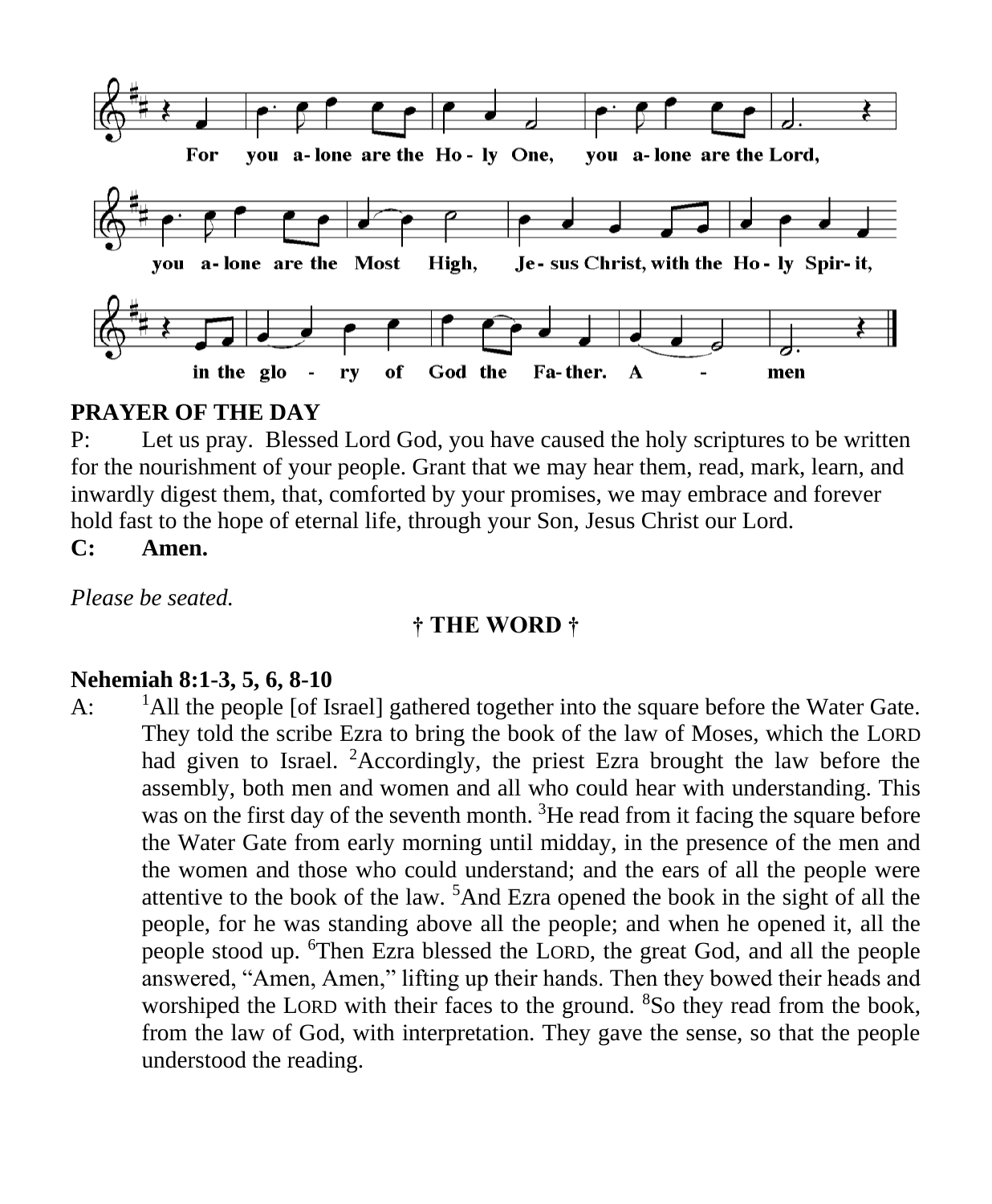<sup>9</sup>And Nehemiah, who was the governor, and Ezra the priest and scribe, and the Levites who taught the people said to all the people, "This day is holy to the LORD your God; do not mourn or weep." For all the people wept when they heard the words of the law. <sup>10</sup>Then he said to them, "Go your way, eat the fat and drink sweet wine and send portions of them to those for whom nothing is prepared, for this day is holy to our LORD; and do not be grieved, for the joy of the LORD is your strength."

- A: The Word of the Lord.
- **C: Thanks be to God.**

# **Psalm 19**

# *Please read responsively*

- A: <sup>1</sup>The heavens declare the glory of God, and the sky proclaims its maker's handiwork.
- **C:** <sup>2</sup>**One day tells its tale to another, and one night imparts knowledge to another.**

<sup>3</sup>Although they have no words or language, and their voices are not heard, 4 **their sound has gone out into all lands, and their message to the ends of the world, where God has pitched a tent for the sun.**

<sup>5</sup>It comes forth like a bridegroom out of his chamber; it rejoices like a champion to run its course.

6 **It goes forth from the uttermost edge of the heavens and runs about to the end of it again; nothing is hidden from its burning heat.**

<sup>7</sup>The teaching of the LORD is perfect and revives the soul; the testimony of the LORD is sure and gives wisdom to the simple.

<sup>8</sup>**The statutes of the LORD are just and rejoice the heart; the commandment of the LORD is clear and gives light to the eyes.**

 $9$ The fear of the LORD is clean and endures forever; the judgments of the LORD are true and righteous altogether.

<sup>10</sup>**More to be desired are they than gold, more than much fine gold, sweeter far than honey, than honey in the comb.**

 $11$ By them also is your servant enlightened, and in keeping them there is great reward.

<sup>12</sup>**Who can detect one's own offenses? Cleanse me from my secret faults.**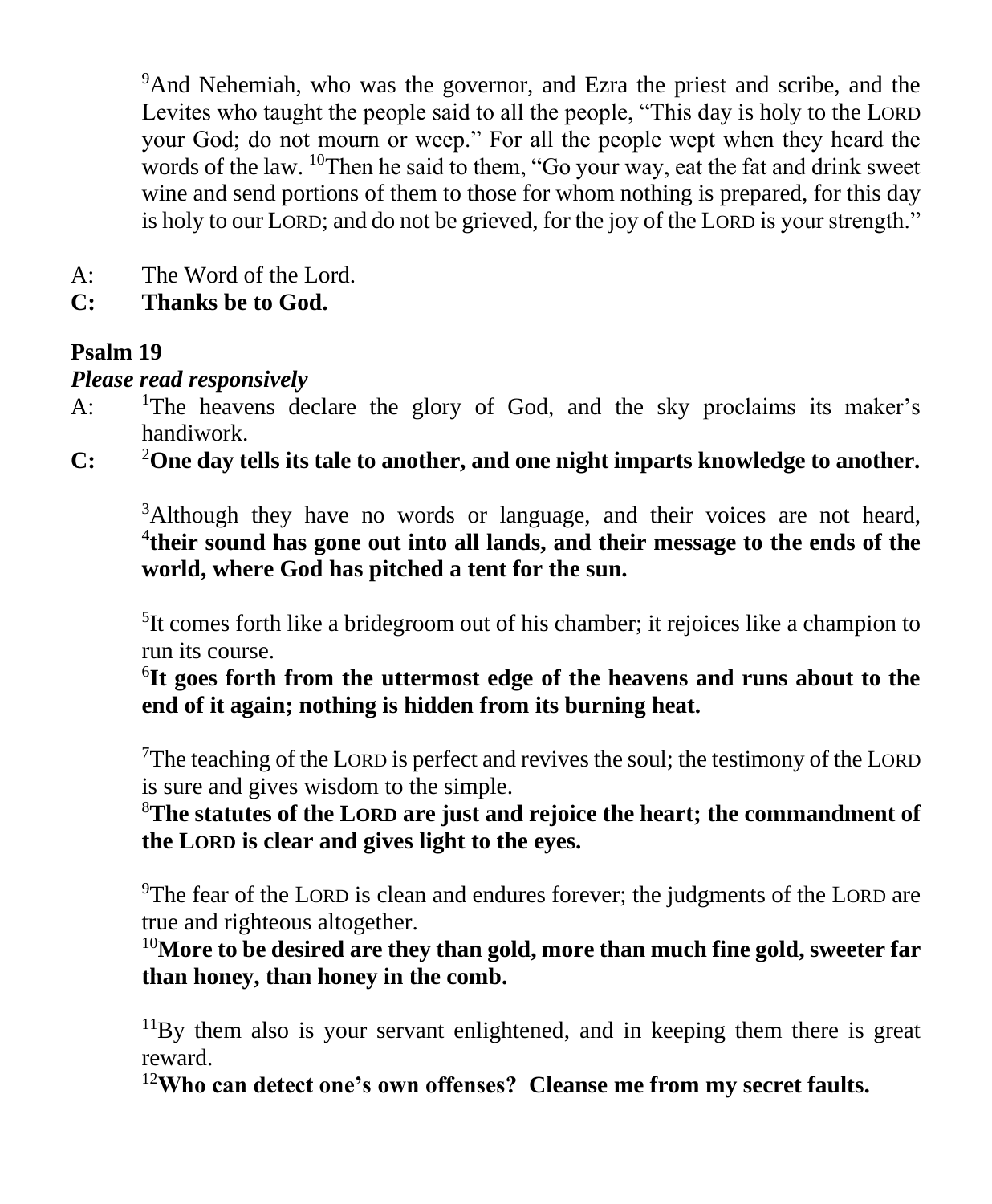$13A$ bove all, keep your servant from presumptuous sins; let them not get dominion over me; then shall I be whole and sound, and innocent of a great offense. <sup>14</sup>Let the words of my mouth and the meditation of my heart be acceptable in **your sight, O LORD, my strength and my redeemer.**

#### **1 Corinthians 12:12-31a**

A:  $12$ For just as the body is one and has many members, and all the members of the body, though many, are one body, so it is with Christ. <sup>13</sup>For in the one Spirit we were all baptized into one body—Jews or Greeks, slaves or free—and we were all made to drink of one Spirit.

<sup>14</sup>Indeed, the body does not consist of one member but of many. <sup>15</sup>If the foot would say, "Because I am not a hand, I do not belong to the body," that would not make it any less a part of the body.  $^{16}$ And if the ear would say, "Because I am not an eye, I do not belong to the body," that would not make it any less a part of the body.  $^{17}$ If the whole body were an eye, where would the hearing be? If the whole body were hearing, where would the sense of smell be?  $18$ But as it is, God arranged the members in the body, each one of them, as he chose. <sup>19</sup>If all were a single member, where would the body be?  $20\text{As}$  it is, there are many members, yet one body.  $21\text{The}$ eye cannot say to the hand, "I have no need of you," nor again the head to the feet, "I have no need of you."  $^{22}$ On the contrary, the members of the body that seem to be weaker are indispensable,  $^{23}$  and those members of the body that we think less honorable we clothe with greater honor, and our less respectable members are treated with greater respect;  $^{24}$ whereas our more respectable members do not need this. But God has so arranged the body, giving the greater honor to the inferior member,  $^{25}$ that there may be no dissension within the body, but the members may have the same care for one another.  $^{26}$ If one member suffers, all suffer together with it; if one member is honored, all rejoice together with it.

 $^{27}$ Now you are the body of Christ and individually members of it.  $^{28}$ And God has appointed in the church first apostles, second prophets, third teachers; then deeds of power, then gifts of healing, forms of assistance, forms of leadership, various kinds of tongues. <sup>29</sup>Are all apostles? Are all prophets? Are all teachers? Do all work miracles? <sup>30</sup>Do all possess gifts of healing? Do all speak in tongues? Do all interpret?  $31a$ But strive for the greater gifts.

- A: The Word of the Lord.
- **C: Thanks be to God.**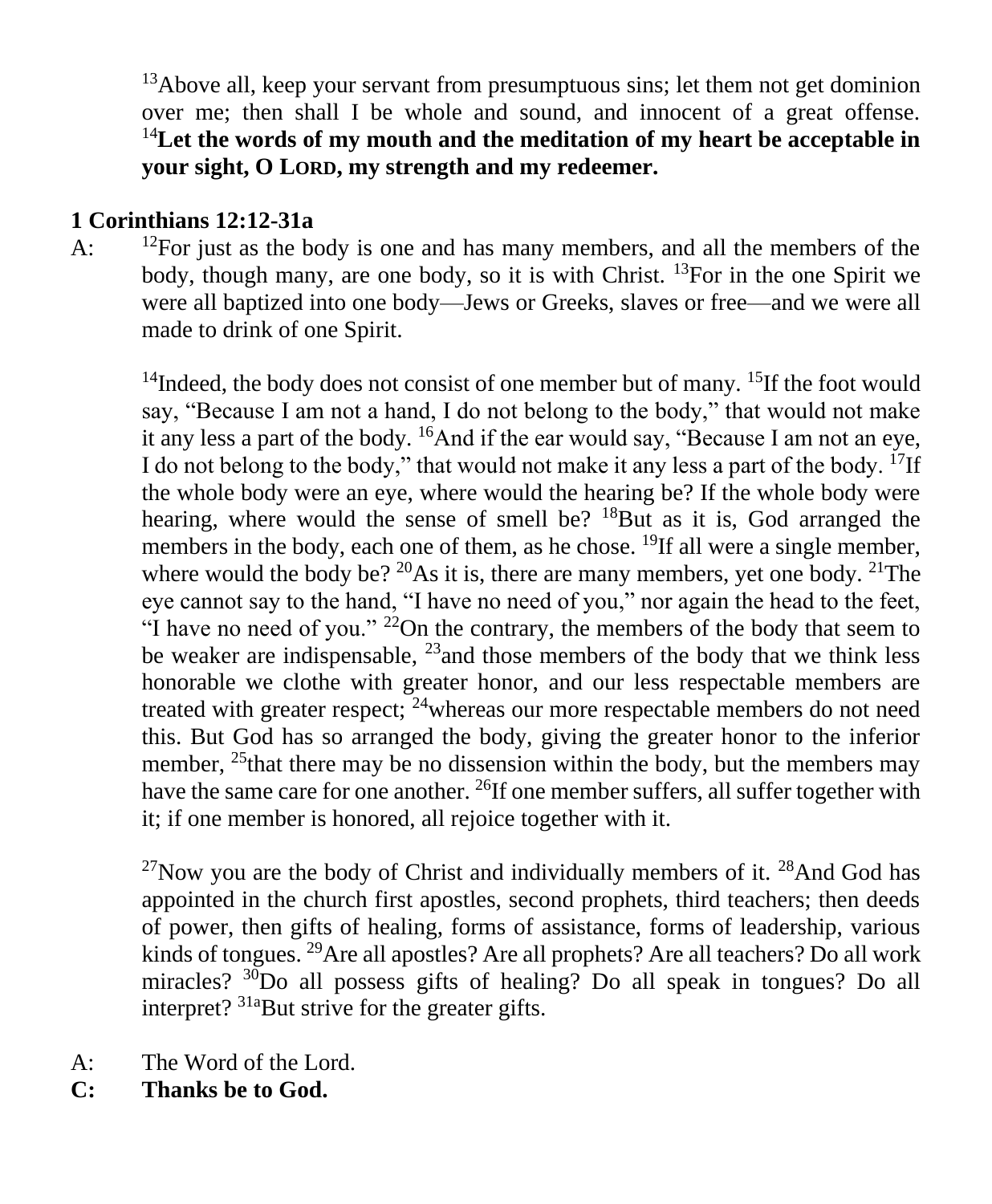#### **CHILDREN'S CHAT**

*Please stand if you are able.*

#### **GOSPEL ACCLAMATION** *Live into Hope*

Live into hope of captives freed, Of sight regained, the end of greed. The oppressed shall be the first to see The year of God's own jubilee.

#### **Luke 4:14-21**

- P: The Holy Gospel according to St. Luke, the 4<sup>th</sup> chapter.
- **C: Glory to you, O Lord.**

<sup>14</sup>Then Jesus, filled with the power of the Spirit, returned to Galilee, and a report about him spread through all the surrounding country. <sup>15</sup>He began to teach in their synagogues and was praised by everyone.

<sup>16</sup>When he came to Nazareth, where he had been brought up, he went to the synagogue on the sabbath day, as was his custom. He stood up to read,  $^{17}$  and the scroll of the prophet Isaiah was given to him. He unrolled the scroll and found the place where it was written: <sup>18"</sup>The Spirit of the Lord is upon me, because he has anointed me to bring good news to the poor. He has sent me to proclaim release to the captives and recovery of sight to the blind, to let the oppressed go free,  $^{19}$ to proclaim the year of the Lord's favor."

 $20$ And he rolled up the scroll, gave it back to the attendant, and sat down. The eyes of all in the synagogue were fixed on him. <sup>21</sup>Then he began to say to them, "Today this scripture has been fulfilled in your hearing."

- P: The Gospel of the Lord.
- **C: Praise to you, O Christ.**

*Please be seated.*

*Please stand if you are able.*

**MESSAGE** Rev. Melody Sell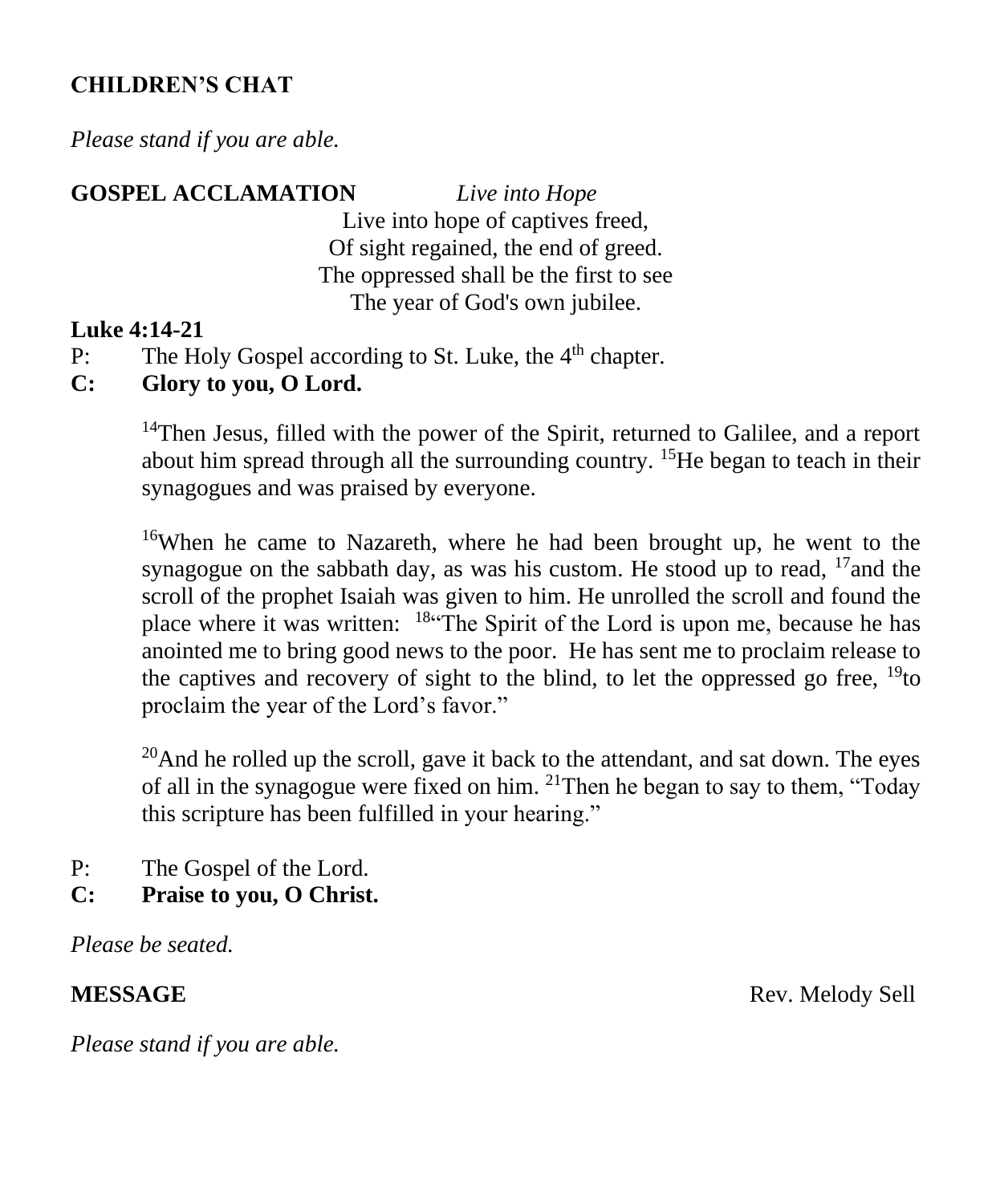#### **HYMN** *To God be the Glory*

1. To God be the glory; great things he has done! So loved he the world that he gave us his Son, Who yielded his life an atonement for sin, And opened the lifegate that all may go in.

#### *Refrain*

Praise the Lord, praise the Lord; let the earth hear his voice! Praise the Lord, praise the Lord; let the people rejoice! O come to the Father through Jesus the Son, And give him the glory: great things he has done!

2. Great things he has taught us; great things he has done, And great our rejoicing through Jesus the Son; But purer and higher and greater will be Our wonder, our transport, when Jesus we see. *Refrain.*

#### **NICENE CREED**

- P: Let us profess our faith together.
- **C: We believe in one God, the Father, the Almighty, maker of heaven and earth, of all that is, seen and unseen.**

**We believe in one Lord, Jesus Christ, the only Son of God, eternally begotten of the Father, God from God, Light from Light, true God from true God, begotten, not made, of one Being with the Father. Through him all things were made. For us and for our salvation he came down from heaven: by the power of the Holy Spirit he became incarnate from the Virgin Mary, and was made man. For our sake he was crucified under Pontius Pilate; he suffered death and was buried. On the third day he rose again in accordance with the Scriptures; he ascended into heaven and is seated at the right hand of the Father. He will come again in glory to judge the living and the dead, and his kingdom will have no end.** 

**We believe in the Holy Spirit, the Lord, the giver of life, who proceeds from the Father and the Son. With the Father and the Son he is worshipped and glorified. He has spoken through the Prophets. We believe in one holy catholic and apostolic Church. We acknowledge one baptism for the forgiveness of sins. We look for the resurrection of the dead, and the life of the world to come. Amen.**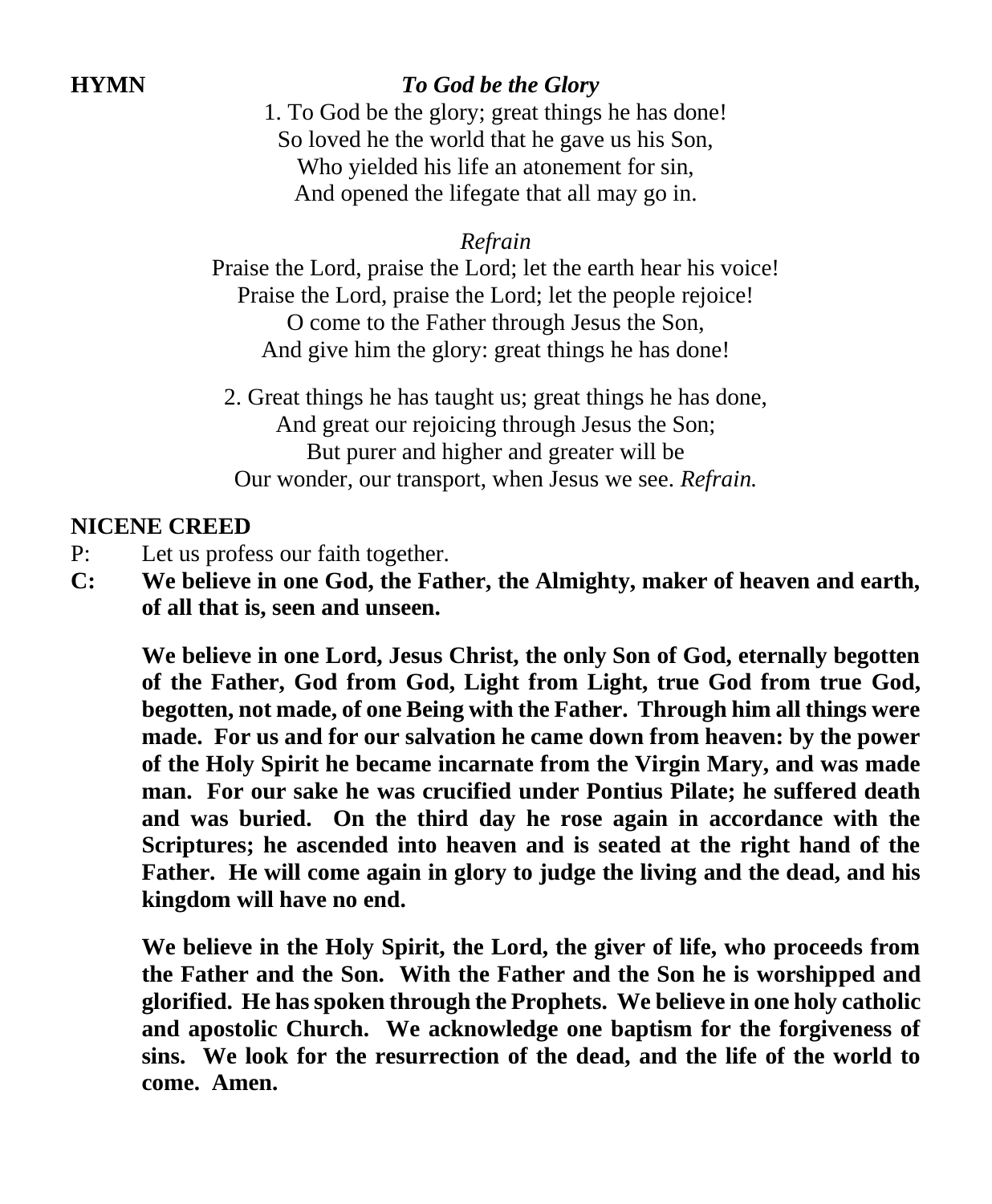# **PRAYERS OF THE FAITHFUL**

A: Let us come before the triune God in prayer.

The Spirit of the Lord is poured out upon us in abundance; so we are bold to pray for the church, the world, and all that God has made. You reveal yourself to us in the reading of scripture. Fulfill your word through the faithful witness of your church. Send us out to bring your liberating good news to all people. God of grace,

#### **C: hear our prayer.**

All creation proclaims your handiwork. Teach us to love the intricate and beautiful bodies that you have created. Bless tiny insects, enormous whales, and every creature in between. Sustain species at risk of extinction. God of grace, **hear our prayer.**

You desire that there be no dissension among us. Where we are divided in our society, nation, or world, come quickly to reunite us into one body. Ease conflict, dispel violence, and bring an end to war. God of grace, **hear our prayer.**

Anoint with your Spirit all who seek your favor. Grant provision and justice for people living in poverty, people living with disability, those living with pain, or those living under oppression. God of grace,

#### **hear our prayer.**

Build up the body of Christ in this place. Bless the variety of ministries in this congregation. Empower us to freely welcome and deeply value each person who enters into worship and ministry among us. God of grace, **hear our prayer.**

In thanksgiving we lift before you the saints for whom the promise of salvation has now been fulfilled. Tend to those who mourn. Bring us together in your everlasting glory. God of grace,

#### **hear our prayer.**

*Additional prayers may be lifted by the congregation and/or pastor.*

- P: Since we have such great hope in your promises, O God, we lift these and all of our prayers to you in confidence and faith; through Jesus Christ our Savior.
- **C: Amen.**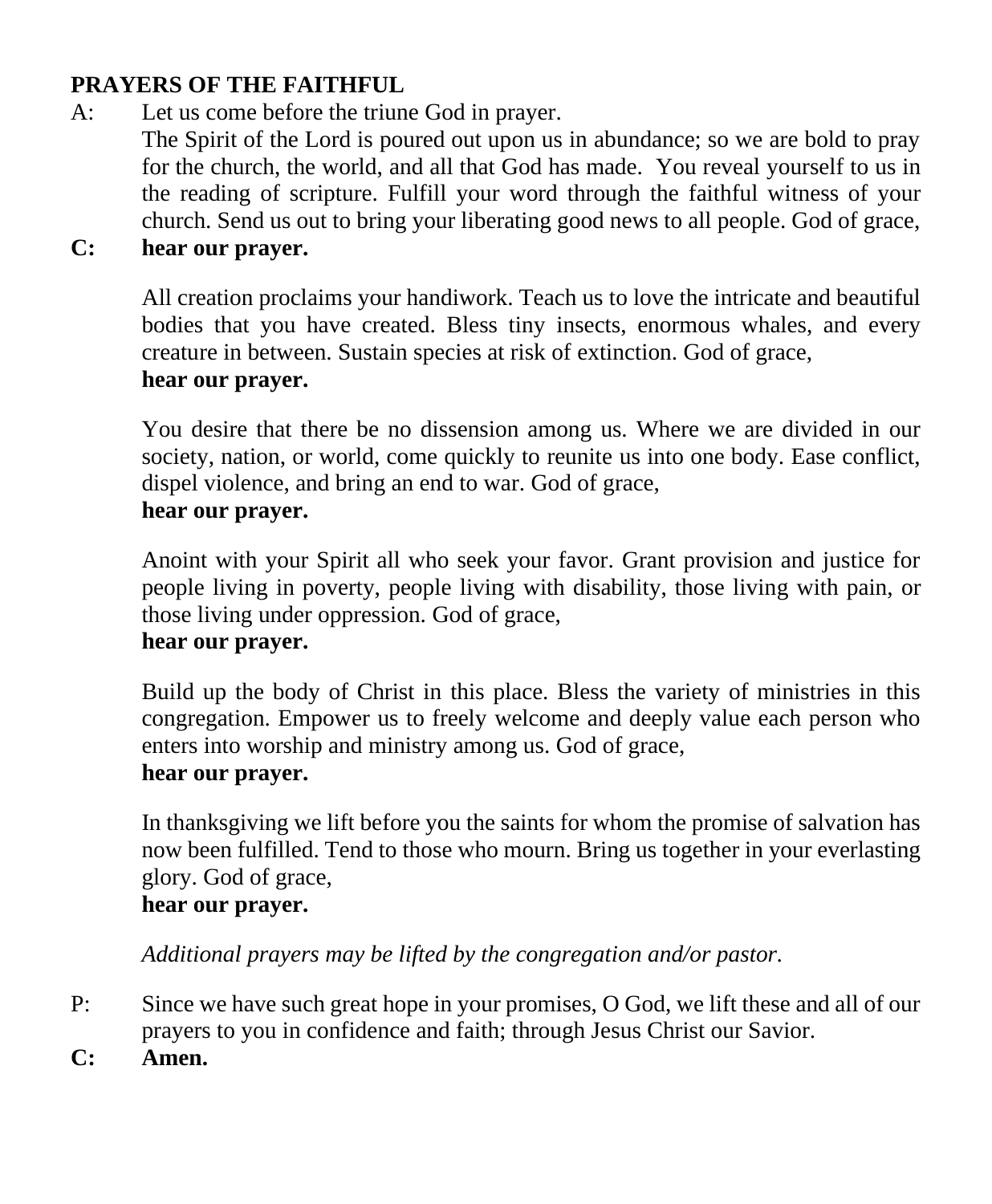#### **THE SHARING OF THE PEACE**

#### P: The peace of Christ be with you.

#### **C: And also with you.**

#### **† THE MEAL †**

**HYMN** *Broken for Me* **BB 83** *Refrain:* Broken for me, broken for you; The body of Jesus broken for you.

1. He offered his body, he poured out his soul; Jesus was broken that we might be whole. *Refrain.*

2. Come to my table and with me dine; Eat of my bread and drink of my wine. *Refrain.*

3. This is my body given for you; Eat it, rememb'ring I died for you. *Refrain.*

4. This is my blood I shed for you; For your forgiveness, making you new. *Refrain*

#### **PRAYER**

- A: Blessed are you, O God, Sovereign of the universe. You offer us new beginnings and guide us on our journey. Lead us to your table, nourish us with this heavenly food, and prepare us to carry your love to a hungry world, in the name of Christ our light.
- **C: Amen.**

#### **GREAT THANKSGIVING**

#### *The Dialogue*

- P: The Lord be with you.
- **C: And also with you.**
- P: Lift up your hearts.
- **C: We lift them to the Lord.**
- P: Let us give thanks to the Lord our God.
- **C: It is right to give our thanks and praise.**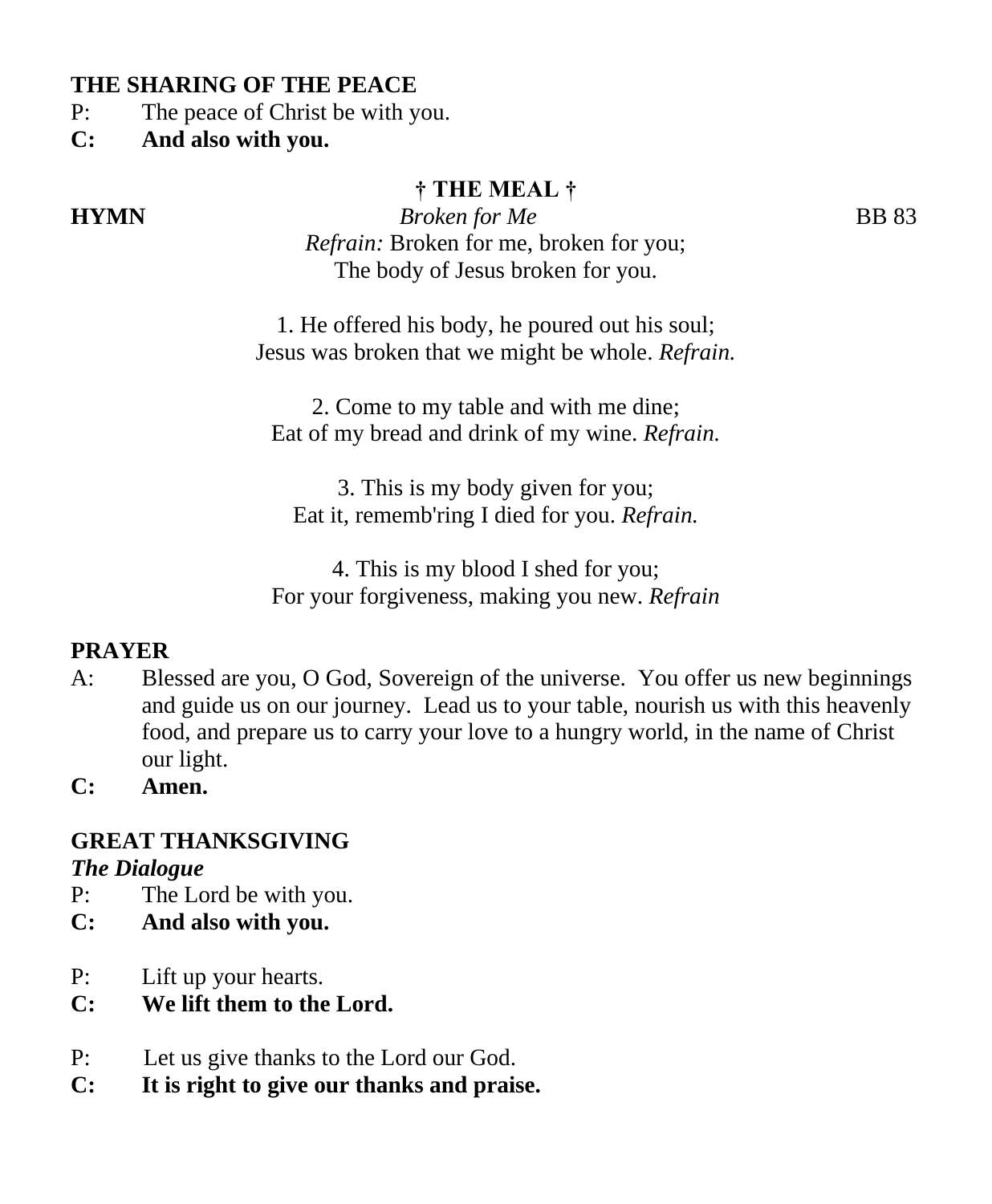#### *The Preface*

P: It is indeed right, our duty and our joy, that we should at all times and in all places give thanks and praise to you, almighty and merciful God, through our Savior Jesus Christ. By the leading of a star he was shone forth to all nations; in the waters of the Jordan you proclaimed him your beloved Son, and in the miracle of the water turned to wine he revealed your glory. And so, with all the choirs of angels, with the church on earth and the hosts of heaven, we praise your name and join their unending hymn:





of pow-er and might,

God

#### **WORDS OF INSTITUTION**

P: In the night in which he was betrayed, our Lord Jesus took bread, and gave thanks; broke it, and gave it to his disciples, saying: *Take and eat; this is my body, given for you. Do this for the remembrance of me.* 

Again, after supper, he took the cup, gave thanks, and gave it for all to drink, saying: *This cup is the new covenant in my blood, shed for you and for all people for the forgiveness of sin. Do this for the remembrance of me.*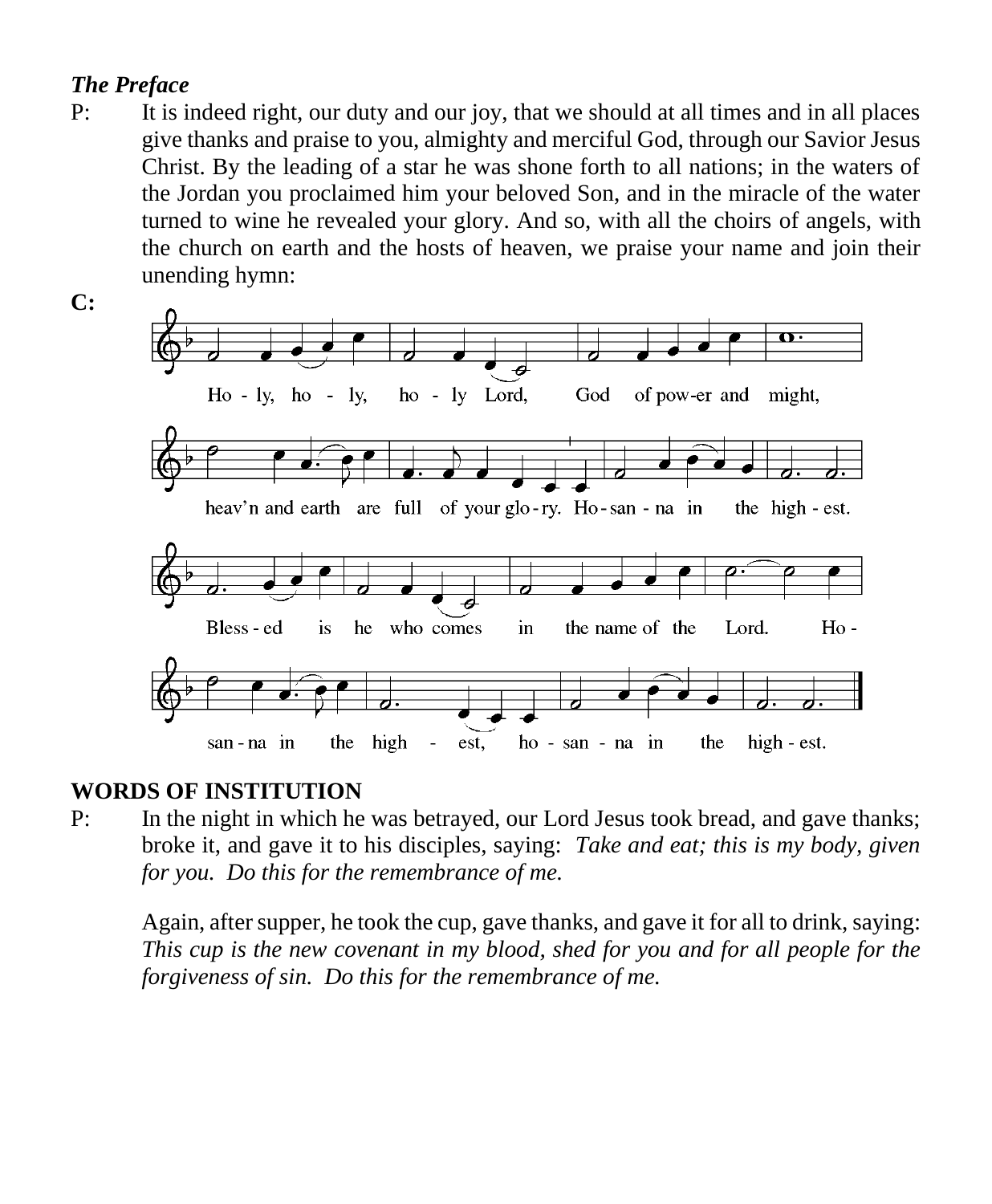# **THE LORD'S PRAYER**

- P: We pray together.
- **C**: **Our Father, who art in heaven, hallowed be thy name, thy kingdom come, thy will be done, on earth as it is in heaven. Give us this day our daily bread; and forgive us our trespasses, as we forgive those who trespass against us; and lead us not into temptation, but deliver us from evil. For thine is the kingdom, and the power, and the glory, forever and ever. Amen.**

# **INVITATION TO COMMUNION**

- P: Come to God's table. There is a place for you and enough for all.
- **C: Amen.**

*Please be seated.* 

# **PARTAKING IN THE BREAD AND CUP OF SALVATION**

*All baptized Christians are welcome to partake of the Holy Sacrament. You may commune in your pew with one of the individually packaged kits or you may commune by coming forward to receive the elements in continuous fashion. Those who do not or choose not to partake of the sacrament may come forward and receive a blessing. If you are unable to come forward, please let one of the ushers know and the pastor will come to you.* 

# FOR THOSE COMMUNING WITH THE KITS

*Open the wafer packet.*

- P: The body of Christ given for you.
- **C: Amen.**

*Open the cup.*

- P: The blood of Christ shed for you.
- **C: Amen.**

*Please place communion cups & wrappers in the trash can as you exit the Sanctuary.*

# FOR THOSE COMMUNING BY COMING FORWARD

*For those not able to have red wine, there is grape juice in the outer circle of every tray. Gluten-free wafers are available upon request. When given the bread and cup, the communion ministers will say: "*The body of Christ, given for you. The blood of Christ, shed for you," to which you may respond: "Amen."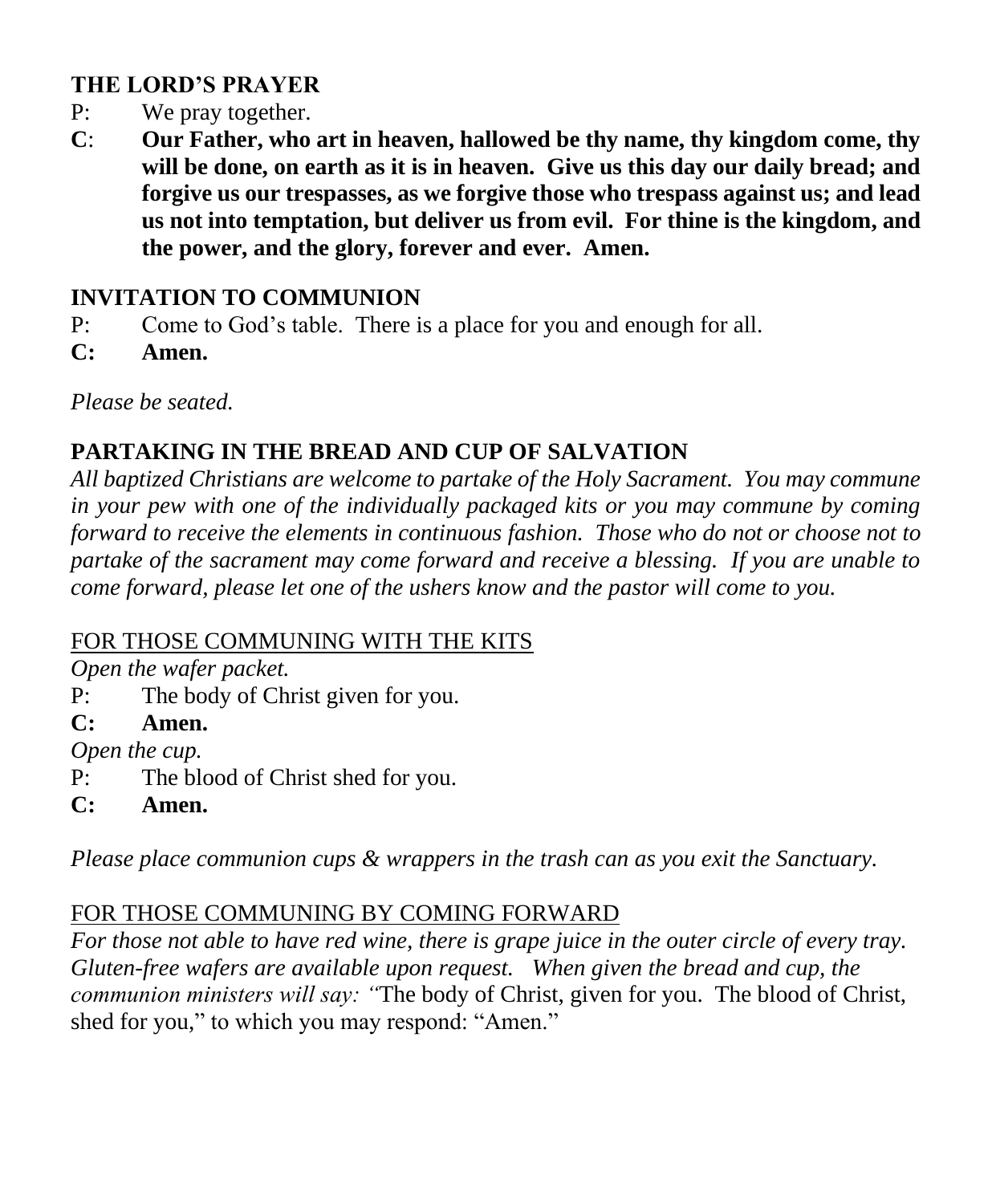#### AFTER COMMUNING

*Please use this time for quiet reflection until all worshippers have communed and have returned to their seat.*

*Please stand if you are able.*

# **POST-COMMUNION BLESSING**

- P: The body and blood of our Lord and Savior, Jesus Christ, strengthen you and keep you in his grace.
- **C: Amen.**

#### **PRAYER AFTER COMMUNION**

A: We give you thanks, gracious God, for we have feasted on the abundance of your house. Send us to bring good news and to proclaim your favor to all, strengthened with the richness of your grace in your Son, Jesus Christ.

**C: Amen.** 

# **† THE SENDING †**

#### **BLESSING**

P: God, who leads you in pathways of righteousness, who rejoices over you, and who calls you by name,  $\pm$  bless your going out and your coming in, today and forever.

**C: Amen.**

| <b>SENDING HYMN</b> | Lord Dismiss Us with Your Blessing<br>1. Lord, dismiss us with your blessing,<br>fill our hearts with joy and peace;<br>let us each, your love possessing,<br>triumph in redeeming grace.<br>Oh, refresh us; oh, refresh us,<br>trav'ling through this wilderness. | <b>ELW 545</b> |
|---------------------|--------------------------------------------------------------------------------------------------------------------------------------------------------------------------------------------------------------------------------------------------------------------|----------------|
|                     | 2. Thanks we give and adoration<br>for your gospel's joyful sound.<br>May the fruits of your salvation<br>in our hearts and lives abound.<br>Ever faithful, ever faithful<br>to your truth may we be found.                                                        |                |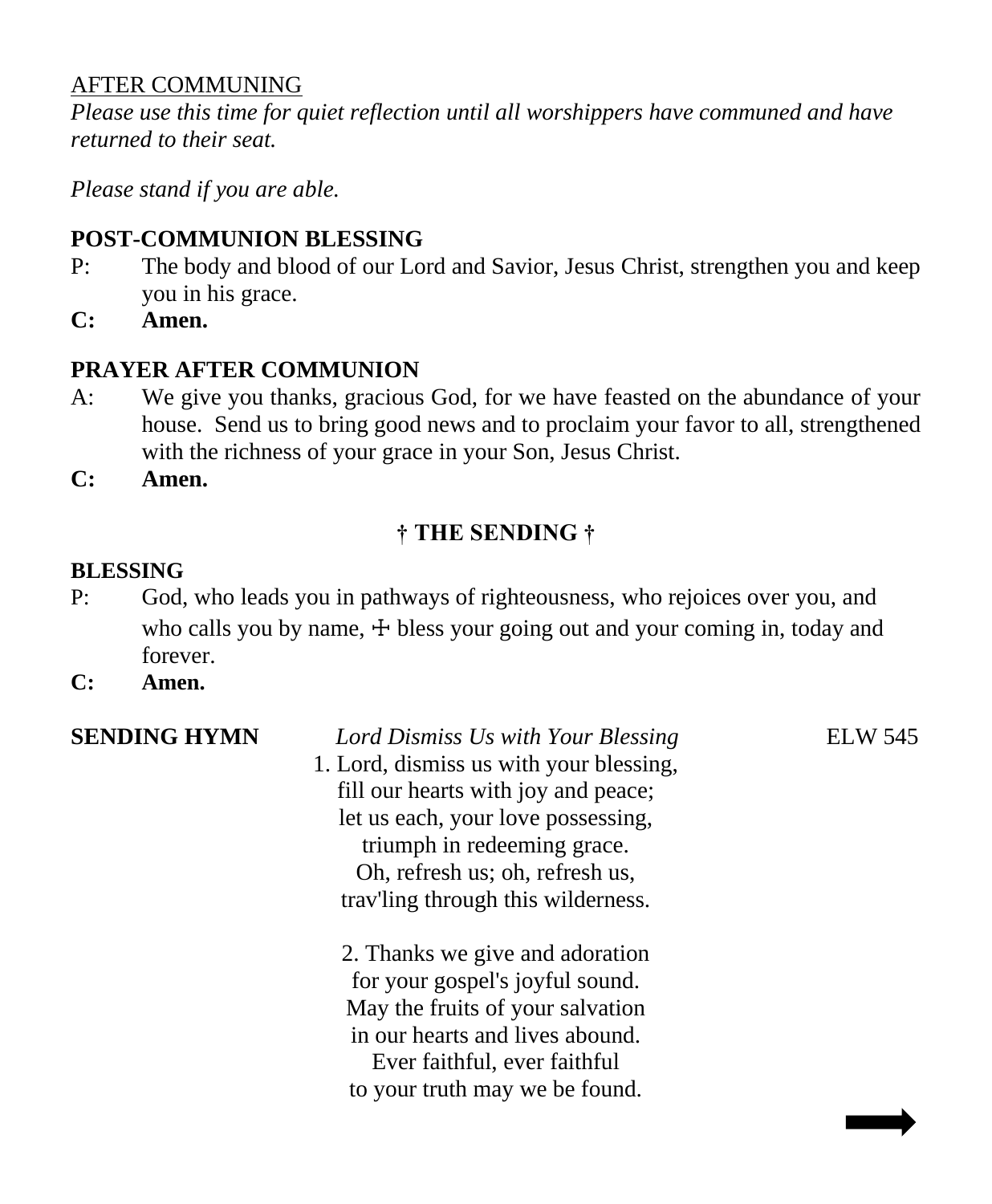3. Savior, when your love shall call us from our struggling pilgrim way, let no fear of death appall us, glad your summons to obey. May we ever, may we ever reign with you in endless day. Text: attr. John Fawcett, 1740-1817, sts. 1-2, alt.; Godfrey Thring, 1823-1903, st. 3, alt.

#### **DISMISSAL**

- P: Go with Christ into a weary world. Share the good news.
- **C: Thanks be to God.**

**POSTLUDE** *Improvisation on Ar Hyd Y Nos* Arr. by John Landis

# **Living "Words with Friends"**

*Playgrounds still resound with "sticks and stones may break my bones, but words will never hurt me." But those words ring hollow. As adults, and as children, we know only too well the power of words to do harm. In contrast, the scriptures for today point us to the word that bears hope, promise, and life. Human words can hurt or fail, but now we hear this holy word of wisdom, challenge, instruction, and hope that really does form us in God's promise. Rather than words that tear down, we are invited by the prophets and Jesus into God's living words with and among friends. Jesus, in coming home and attending the synagogue, reads from the scroll of the prophet Isaiah. Jesus announces good news to those struggling economically on the fringes of society, hope to those who are imprisoned, healing to those without sight, a lifting of the burden from those who are weighed down or oppressed, and even the in-breaking of a holy year of favor. Standing in a tradition of prophets and priests who speak, engage, and teach God's word, Jesus now offers one thing more—fulfillment. The words of those who dream and hope, who work for justice and mercy on behalf of God, are now true. Today as we look around and see people spending time speaking, reading, and even playing games with words, this is an opportunity to ground ourselves in the one full Word that bears life. This word counters sticks and stones and all that oppresses; Jesus address announces God's liberating actions. This Word sounds promise to all who hear; it is an invitation to see God at work among God's people.*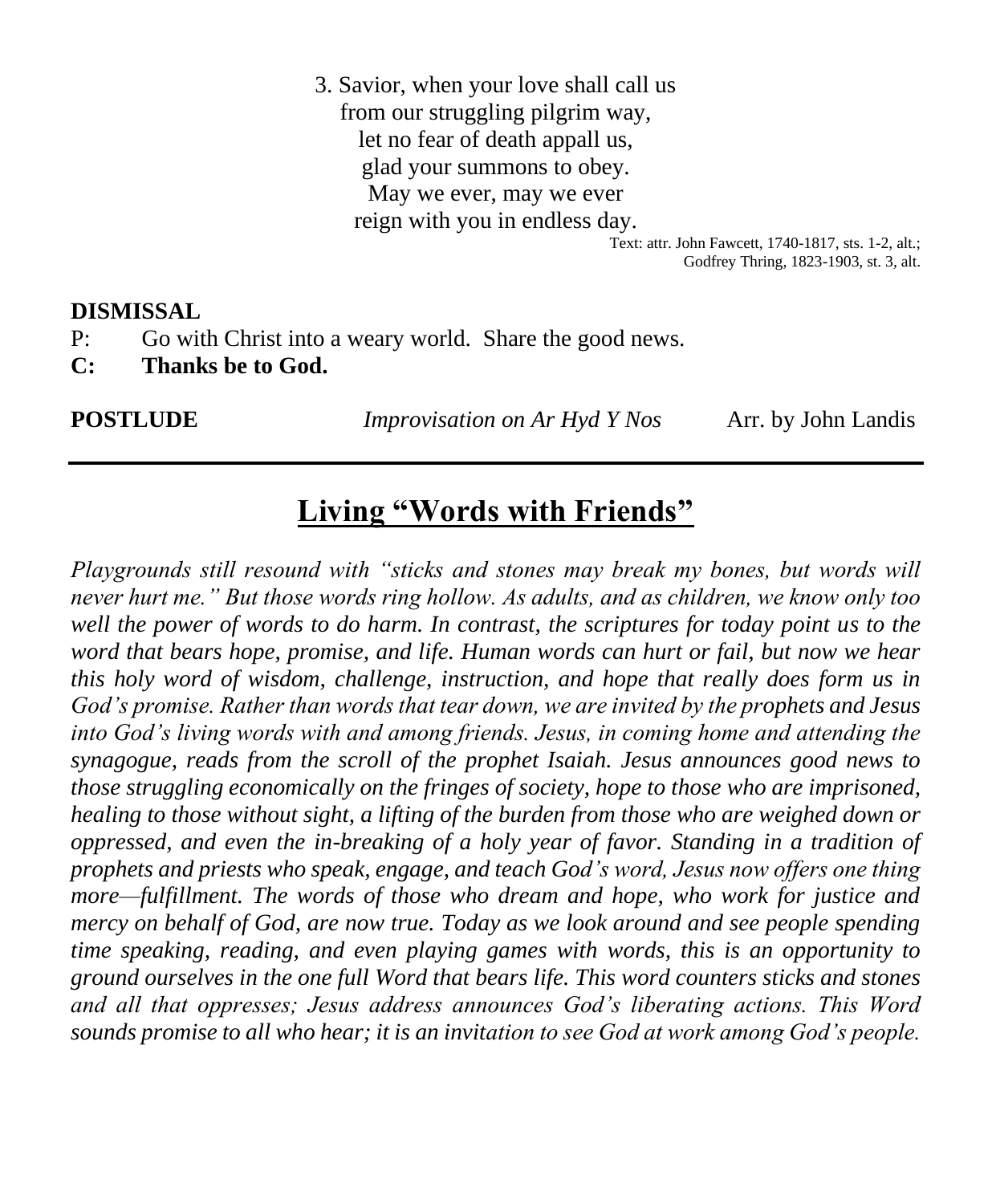# **THIS WEEK AT ZION & WITHIN THE WIDER CHURCH**

# **Sunday, January 23**

*\* The altar flowers are sponsored by Todd & Cathy Benedict in honor of Anna's birthday! \* The additional bouquet is in honor of the 60th anniversary of Bill & Julia Grove and Doug & Connie Grow on January 20!*

*\* The bulletins and communion elements are sponsored by the Gundel families to the glory of God, along with their prayer that the love of our Savior Jesus Christ will continue to surround the precious family of Zion during the coming year.* 

In-Person Worship – 9:00 a.m.

Livestream/Recorded Worship – 9:00 a.m.

Link: [http://bit.ly/Zion\\_Live](http://bit.ly/Zion_Live)

Box Office Bible Study Sunday School – 10:15 a.m. (Parlor)

Wired Word Sunday School – 10:15 a.m. (Zone/Zoom)

Link: <https://us02web.zoom.us/j/2283229266>

# **Monday, January 24**

Food Pantry  $-10$  a.m.  $-1$  p.m.

# **Tuesday, January 25**

Bible Study – 9 - 10:30 a.m. (Parlor)

# **Wednesday, January 26**

Food Pantry  $-10$  a.m.  $-1$  p.m.

# **Thursday, January 27**

Community Meal – 5:30 p.m. Choir – 7:00 p.m.

# **Friday, January 28**

Bridge – 1:00 p.m. (Parlor)

# **Saturday, January 29**

# **Sunday, January 30**

 In-Person Worship – 9:00 a.m. Livestream/Recorded Worship – 9:00 a.m. Link: [http://bit.ly/Zion\\_Live](http://bit.ly/Zion_Live) Box Office Bible Study Sunday School – 10:15 a.m. (Parlor) Wired Word Sunday School – 10:15 a.m. (Zone/Zoom) Link: <https://us02web.zoom.us/j/2283229266>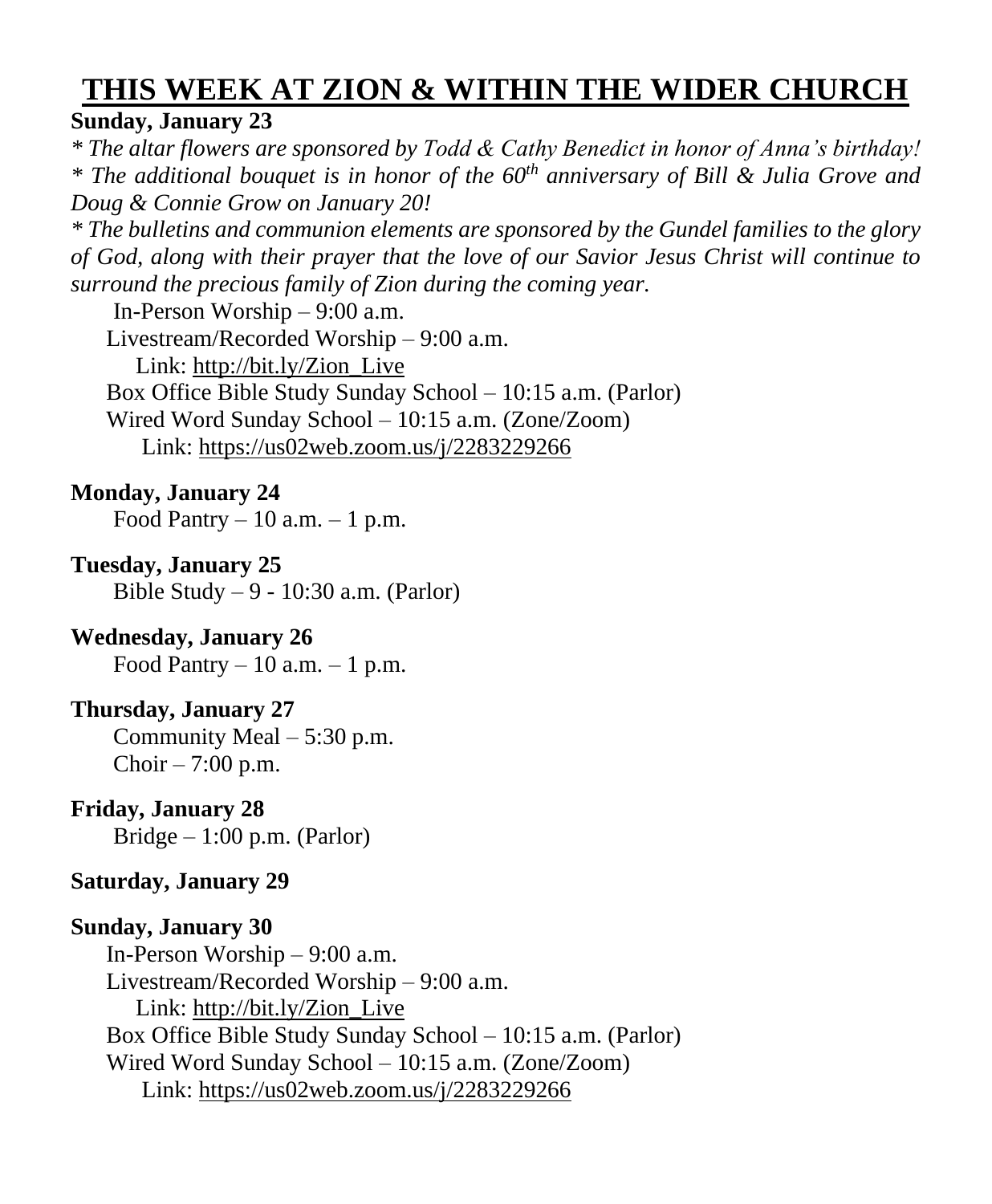# **ANNOUNCEMENTS, UPDATES, & EVENTS**

# **CARE PACKAGES**

Care Packages are going to be sent to older members of our congregation! Items to donate include: kleenex, hand cream/hand sanitzer, books, puzzle books, pens/pencils, single serve snacks, disposable masks, etc. Please place items on the table in the Narthex by 1/30.

# **JOYFUL NOISE**

Throughout this month, the Joyful Noise collection will go to "Off the Streets", an organization that helps individuals and families move from homelessness to permanent housing.

# **2022 OFFERING ENVELOPES**

If you have not picked up your offering envelopes from your church mailbox or if you have not arranged to pick yours up at the church office, please do so as soon as possible. Contact Anne [\(adminzelc@comcast.net\)](mailto:adminzelc@comcast.net) if you prefer to have yours mailed.

# **YEAR-END STATEMENTS**

Your year-end financial statement are in your church mailbox. Please be sure to get yours; if you would prefer to have it mailed, let Anne know (adminzelc@comcast.net).

#### **2022 DIRECTORY**

The updated directory is available on the ushers' table and on the back window sill for you to get and take home.

# **2021 ANNUAL REPORT**

If you are interested in reading all that happened last year and what some of the goals are for this year, copies of the Annual Report can be found on the ushers' table.

# **THANK YOU, THANK YOU!**

…to the members of Zion for the way you stepped up when Anne was in Philadelphia for a potential transplant. Thanks to your efforts, the office would have been covered if needed; folks offered to take care of things I had not considered and agreed to be on call for anything that I might need. It was indeed good to see how you all came together to cover for Anne. It makes a Pastor proud. – Pastor Sell

…to Denise Haun for agreeing to be the CampPerson for Lutheran Camping Corporation again this year. By having a CampPerson, anyone from Zion who registers for events will get a discount.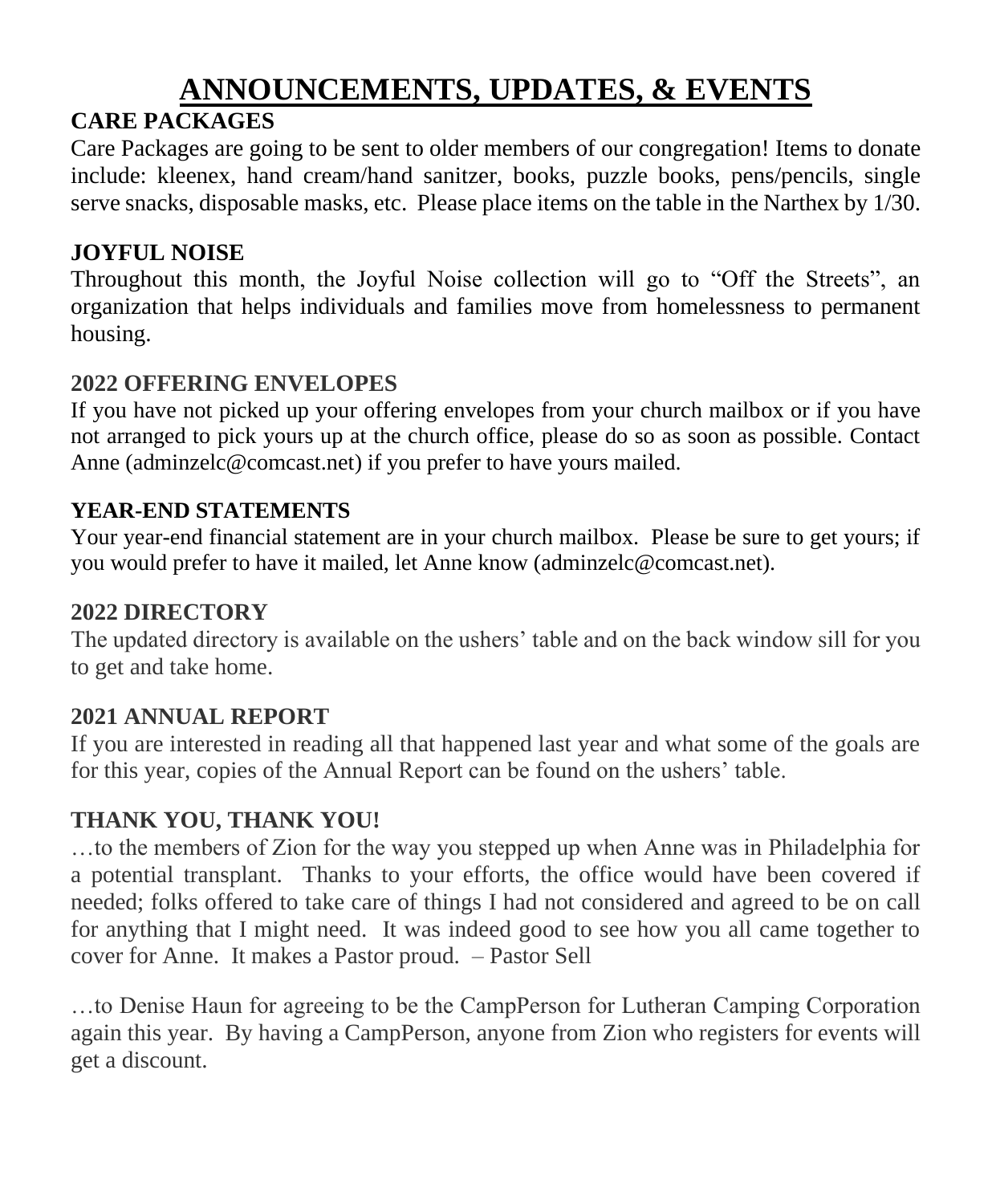# **UPCOMING WORKSHOPS THROUGH THE PARISH RESOURCE CENTER**



# **ADULT SUNDAY SCHOOL CLASSES**

Classes are typically held every Sunday morning at 10:15 a.m.

# ➢ *WIRED WORD IN THE ZONE & ON ZOOM*

*This class explores current events and other relevant topics within a biblical and Christian framework. If you are interested in participating in this class via Zoom, you can sign on anytime after 10:15 at:* <https://us02web.zoom.us/j/2283229266>

# ➢ *BOX OFFICE BIBLE STUDY IN THE PARLOR*

*This class explores various topics throughout the year. Currently they are using the Box Office Bible Studies series on the letters to the churches in the book of Revelation.* 



#### **FEBRUARY 6 WORSHIP**

Sunday, February 6 will be an exciting morning at Zion! The service will be contemporary in style – there will be worship leaders and the band; it is Boy Scout Sunday – we will welcome scouts from Pack 37; and, we

will also welcome a special guest from Vision Corp – Jennifer Eaton, Director of Youth Services, will speak during the service about this month's Joyful Noise organization recipient. We hope you will join us on February 6!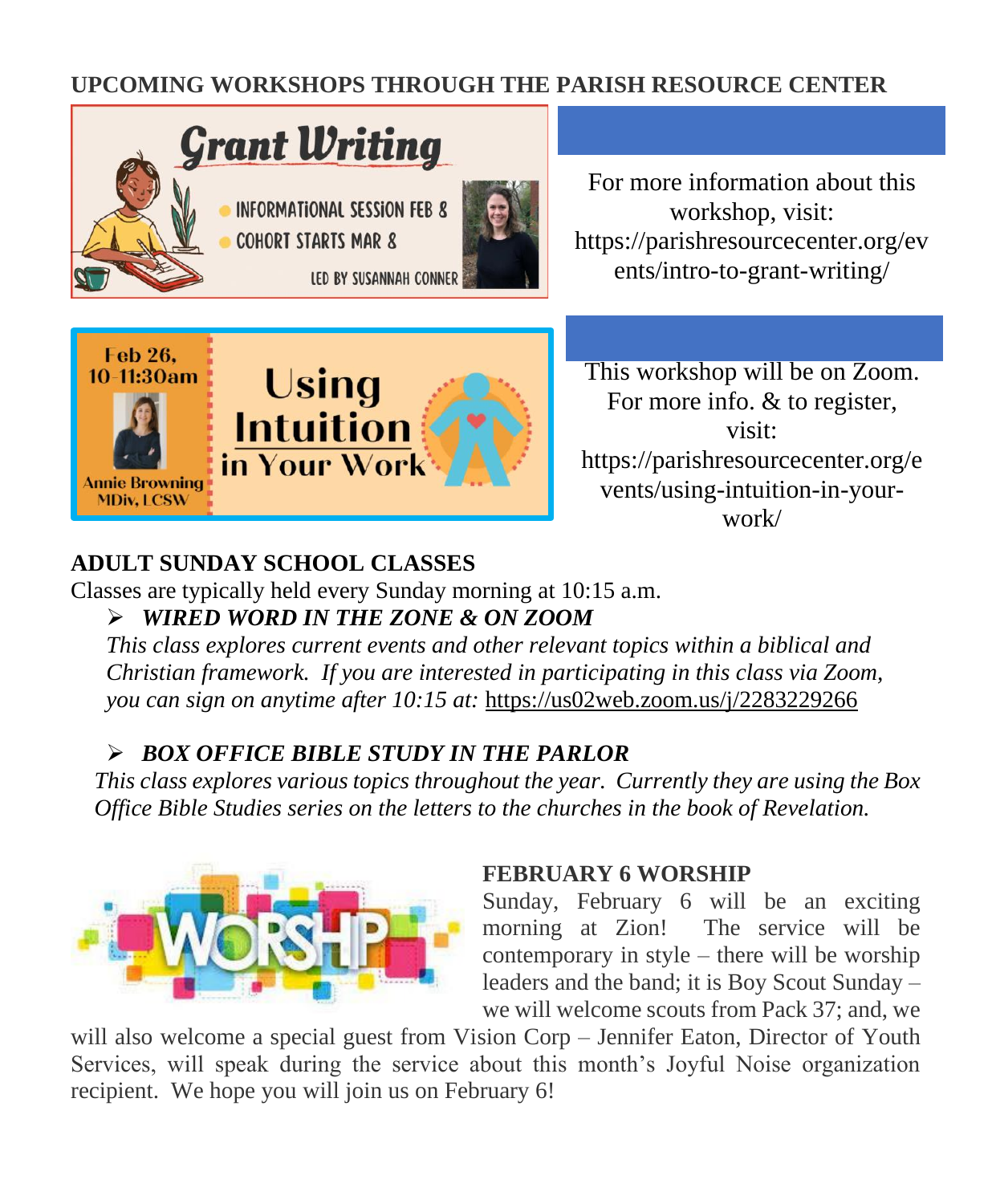# **WINTER EVENTS AT KIRCHENWALD & NAWAKWA**

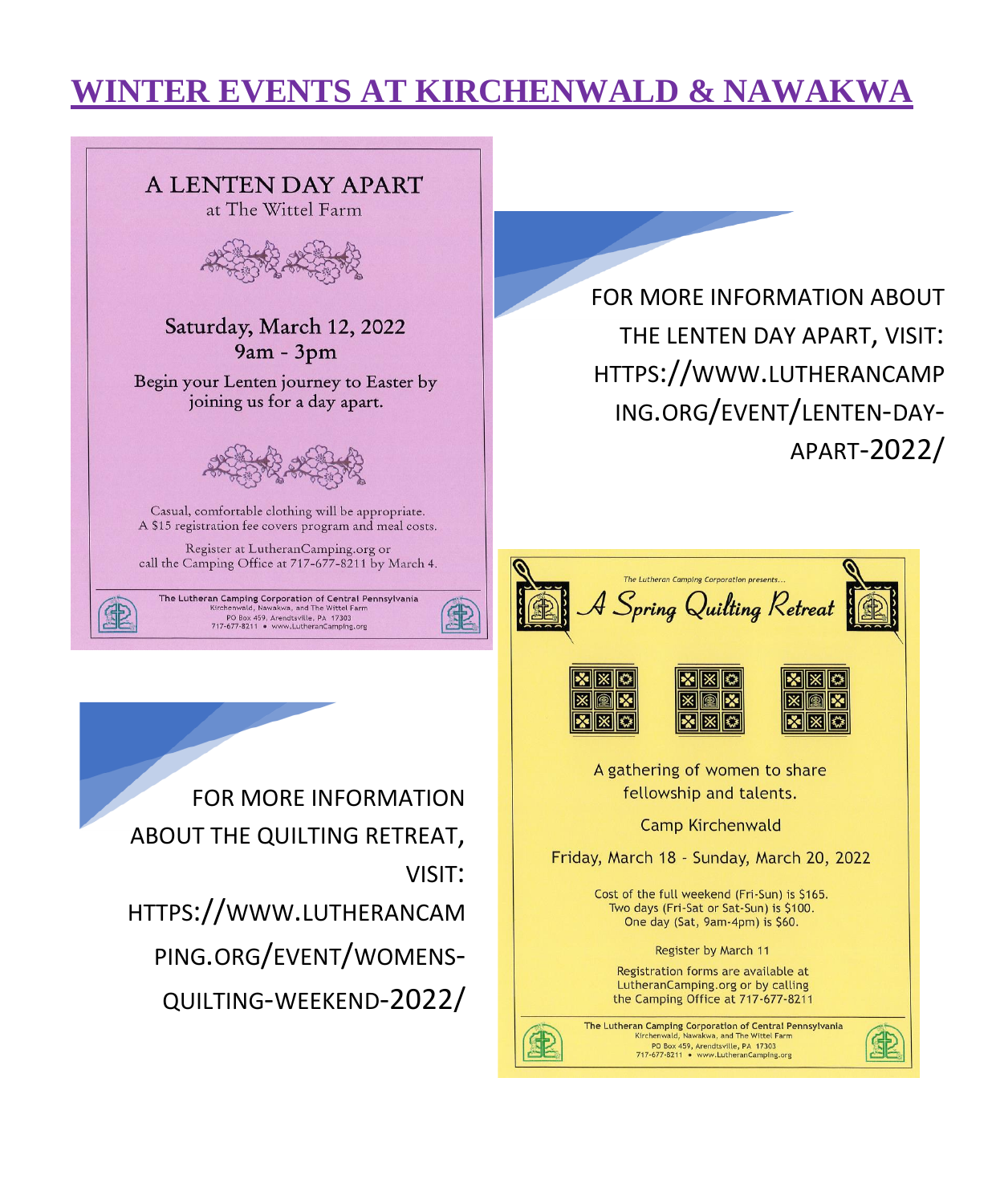# **CORRESPONDENCE FROM BRENDA**

Dear Zion Lutheran Church,

I am so happy to receive your nice letter! It makes me feel so happy and makes me so much believe that you people think and love me so much. And I don't take that jokingly! I too think about you and I also pray for you all always.

I am so happy to hear that you are keeping safe and that the children are putting on masks while at school. In Uganda, the COVID-19 situation is getting fairer with fewer cases being reported. Even the death tolls have gone down.

The weather is getting hotter but we hope to have a good harvest. The schools are not yet open but I have private

lessons to keep me busy and up to date with learning. My favorite subject in school is science.

Me and my friends love playing doge ball, netball, and singing praise songs to the Lord when we are not in class. My favorite foods to eat are potatoes and beans. In my village garden we also plant maize, soya beans, sweet potatoes, ground nuts, and vegetables.

Thank you so much for your love and care you have shown to me and my family. I love you all so much and I have you in my heart all the times.

All from your sponsored child, Brenda



During February Pastor Sell will lead a study on Tuesday mornings (9:00 a.m.) on the book of Ruth.

- 2/1: Ruth Chapter 1 Family Affair
- 2/8: Ruth Chapter 2 Ruth and Boaz The Match Game
- 2/15: Ruth Chapter 3 How I Met Your Father
- 2/22: Ruth Chapter 4 Say Yes To The Dress



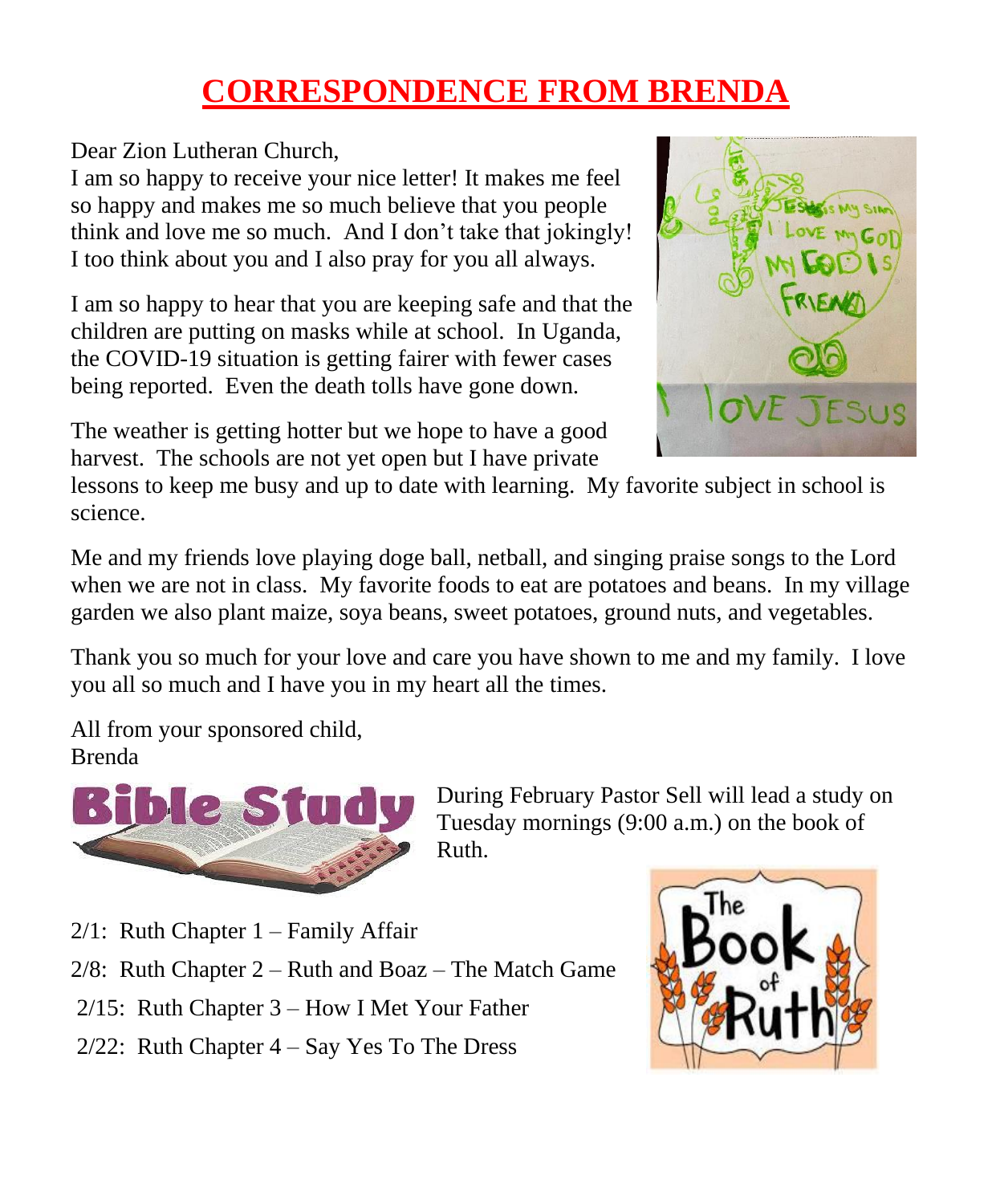# **PRAYER LIST**

# *FOR HEALING*

Connie Alsedek Joanne Grim Dolly Overly Doug Grow Marvin Ruch Kate Donnan Barbara Williams Don Heartter Joe Adams Judie Ingersoll Bill Grove Kay Crawford Holly Hoover Sam King Mary Zimmerman Janet & Harry Musselman The Woodward Family (Future step-family of Cameron Thompson) Pam Alger (Sister of Pat Landis) Loma Slike (Mother of Sue Wise) Bobbi (Friend of a member) William Hartman (Father of Deb Grube) Ron Carroll (Stepfather of Wilson Pipkin) Skipper Mann (Sister of Dolly Overly) Meghan Frey (Friend of the congregation) Ashley LaFata & Mike Walker (Bill & Julia Grove's Granddaughter & Husband) Homer Dietz (Brother-in-law of Harry Musselman) Mike LaFata (Son-in-law of Bill & Julia Grove)

# *FOR COMFORT, PEACE, STRENGTH, & SAFETY*

Thelma Pearson Lucy Davis Betty Stoner Arlene Miller Deb McCartney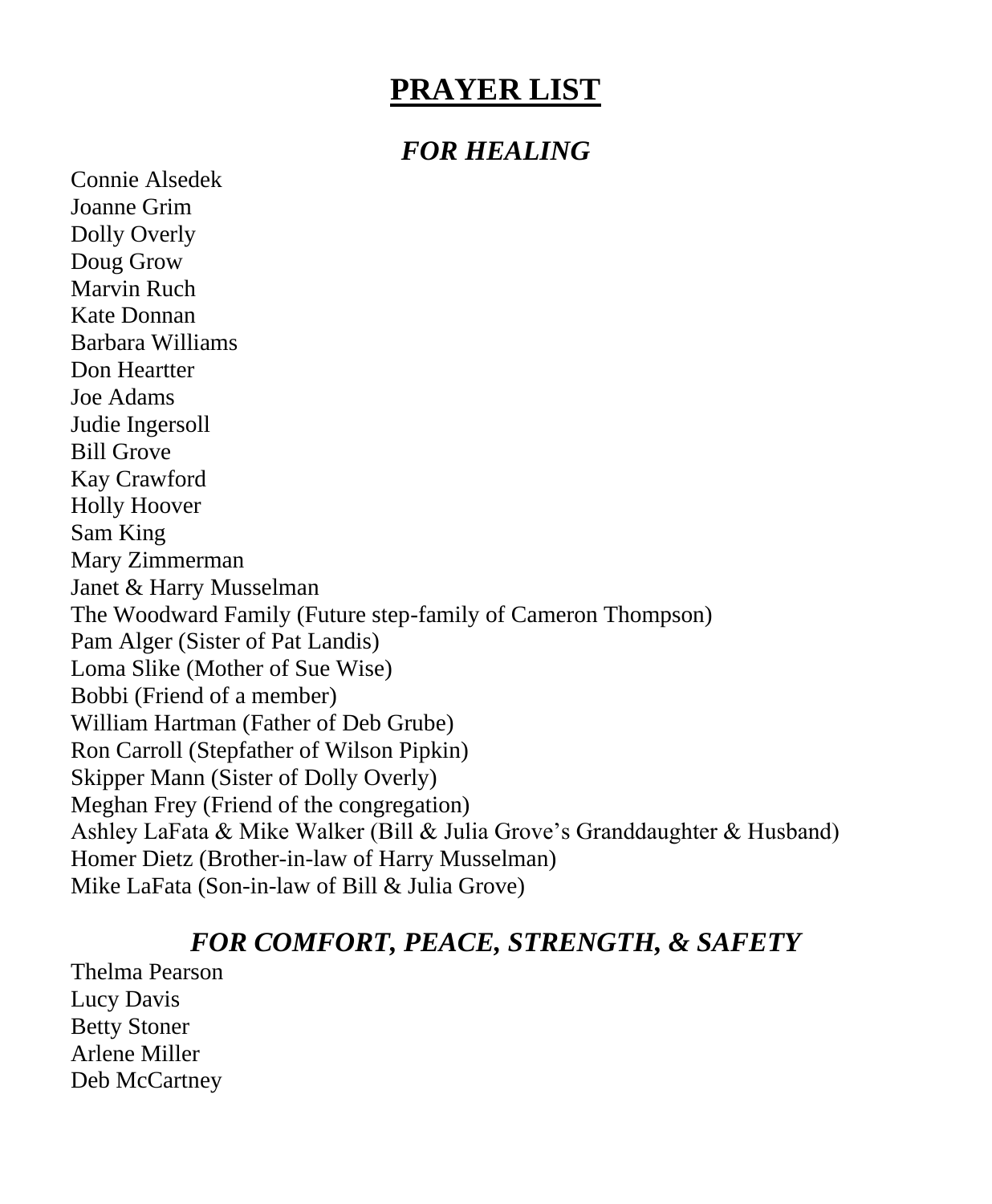George Potts Richard & Marilyn Heim Jess, Matt, & Grant Barcaro Family & Friends of Bette Geibel Ed & Dotty Sites (Parents of Cathy Benedict) Arlene Wise (Sister-in-law of Dave Wise) Vaun Hile (Father of Lynda Sherwood) Jennifer Kready (Daughter of Dave & Donna Dumeyer)

#### *FOR PROTECTION FOR MILITARY & FIRST RESPONDERS*

Evan Benedict Christopher Wright Chris Andrew Thom Whitesel Ryan Stitzel Doug Kautter Justin Gorlaski Tyler Duke (Great Grandson of Jan Reeves) Jared Shiner (Grandson of Diane Gerlach) Corey Landis (Nephew of Jesse & Pat Landis) David Adams (Son-in-law of John & Kathleen Hay, and husband of Liz)

#### *IN CELEBRATION & REMEMBRANCE*

#### **HAPPY BIRTHDAY!**

25<sup>th</sup> – Anna Benedict 27<sup>th</sup> – Millie Gundel

#### **HAPPY ANNIVERSARY!**

28<sup>th</sup> – Dave & Dottie Wauls

**CONDOLENCES** to Cameron Thompson and Claire Woodward as they grieve the death of her father, Jake Woodward.